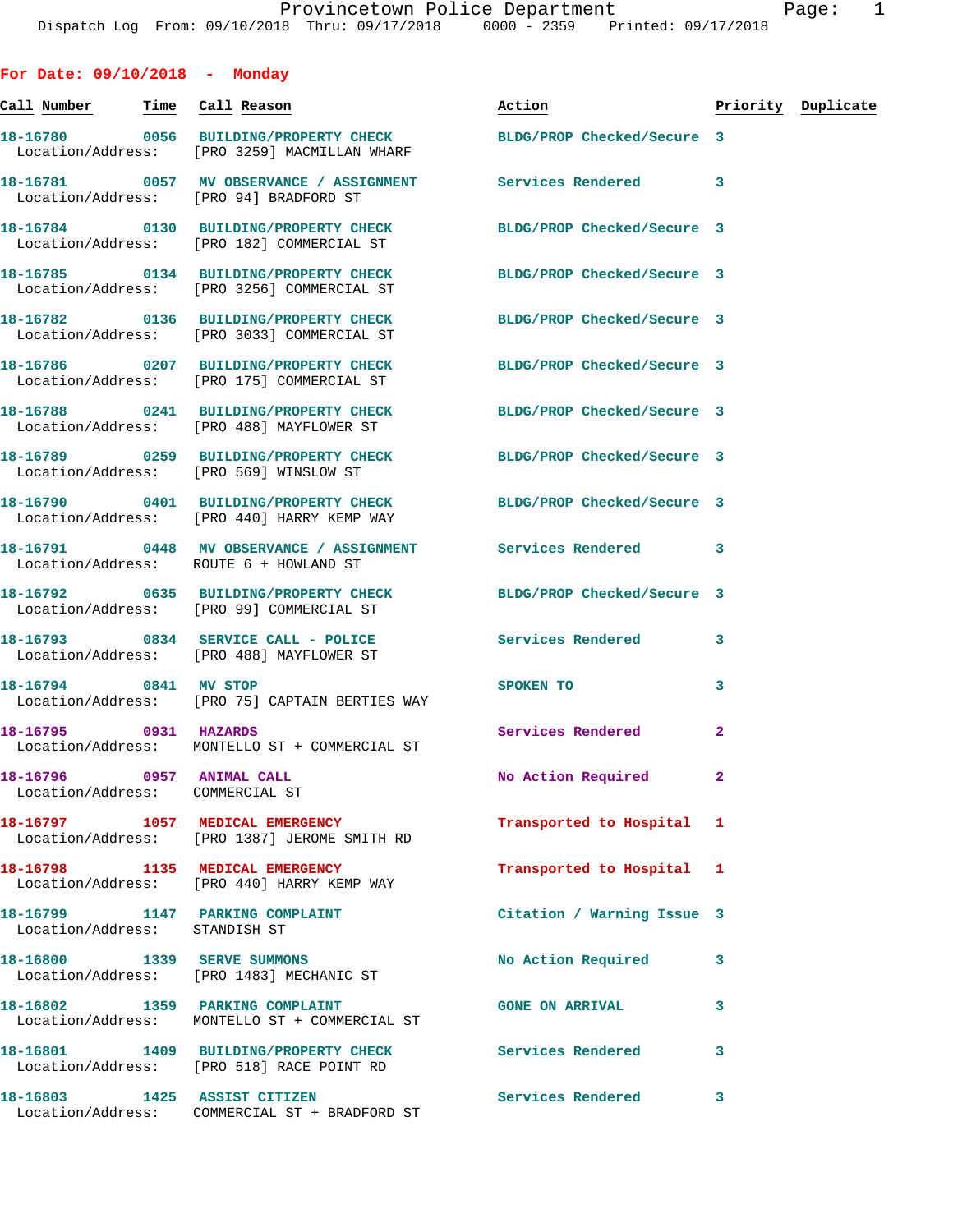|                                  |  | Provincetown Police Department |  |                                     | Paqe: | $\overline{2}$ |
|----------------------------------|--|--------------------------------|--|-------------------------------------|-------|----------------|
| rom: 09/10/2018 Thru: 09/17/2018 |  |                                |  | $0000 - 2359$ Printed: $09/17/2018$ |       |                |

|                                        | Dispatch Log From: 09/10/2018 Thru: 09/17/2018 0000 - 2359 Printed: 09/17/             |                            |                            |
|----------------------------------------|----------------------------------------------------------------------------------------|----------------------------|----------------------------|
| 18-16804 1500 AT SCHOOL                | Location/Address: [PRO 569] WINSLOW ST                                                 | Services Rendered          | 3                          |
| 18-16805 1509 LOST WALLET              | Location/Address: [PRO 542] SHANK PAINTER RD                                           | <b>Services Rendered</b>   | 3                          |
|                                        | 18-16806 1518 LOST GOLD EARRING<br>Location/Address: [PRO 542] SHANK PAINTER RD        | <b>Services Rendered</b>   | 3                          |
| 18-16808 1525 BY-LAW VIOLATION         | Location/Address: AUNT SUKEYS WAY + HARRY KEMP WAY                                     | Services Rendered          | $\mathbf{2}$               |
| Location/Address: [PRO 3440] ROUTE 6   | 18-16807 1534 MV OBSERVANCE / ASSIGNMENT Services Rendered                             |                            | 3                          |
|                                        | 18-16809 1543 PARK, WALK & TALK<br>Location/Address: [PRO 105] COMMERCIAL ST           | Services Rendered          | $\overline{2}$             |
|                                        | 18-16810 1557 NOISE COMPLAINT<br>Location/Address: [PRO 2554] COMMERCIAL ST            | Services Rendered          | 3                          |
| 18-16812 1619 DOG BITE                 | Location/Address: [PRO 440] HARRY KEMP WAY                                             | Services Rendered          | $\overline{2}$             |
| Location/Address: ROUTE 6 + SNAIL RD   | 18-16813 1727 MV OBSERVANCE / ASSIGNMENT Services Rendered 3                           |                            |                            |
|                                        | 18-16814 1733 BUILDING/PROPERTY CHECK<br>Location/Address: [PRO 1778] SHANK PAINTER RD | BLDG/PROP Checked/Secure 3 |                            |
| Location/Address: [PRO 16] BRADFORD ST | 18-16815 1836 BUILDING/PROPERTY CHECK                                                  | BLDG/PROP Checked/Secure 3 |                            |
|                                        | 18-16817 2026 LOST COACH WALLET<br>Location/Address: [PRO 542] SHANK PAINTER RD        | <b>Services Rendered</b>   | 3                          |
| 18-16819 2042 FIRE - OTHER             | Location/Address: [PRO 2266] COMMERCIAL ST                                             | Services Rendered          | 1                          |
|                                        | 18-16818 2043 MV OBSERVANCE / ASSIGNMENT<br>Location/Address: HOWLAND ST + BRADFORD ST | Services Rendered          | 3                          |
| 2050 MV STOP<br>18-16820               | Location/Address: [PRO 1655] BRADFORD ST<br>Refer To Citation: 18-986-CN               | <b>VERBAL WARNING</b>      | 3                          |
|                                        | 18-16821 2157 NOISE COMPLAINT<br>Location/Address: [PRO 442] HARRY KEMP WAY            | <b>Services Rendered</b>   | $\overline{\phantom{a}}$ 3 |
| For Date: $09/11/2018$ - Tuesday       |                                                                                        |                            |                            |
|                                        | 18-16823 0021 MV OBSERVANCE / ASSIGNMENT<br>Location/Address: HOWLAND ST + BRADFORD ST | <b>Services Rendered</b>   | $\overline{\mathbf{3}}$    |
|                                        | 18-16824 0035 BUILDING/PROPERTY CHECK<br>Location/Address: [PRO 2206] PILGRIMS LANDING | Services Rendered          | 3                          |
|                                        | 18-16825 0044 BUILDING/PROPERTY CHECK<br>Location/Address: [PRO 3259] MACMILLAN WHARF  | Services Rendered          | 3                          |
| 18-16826 0046 PARK, WALK & TALK        | Location/Address: [PRO 3276] COMMERCIAL ST                                             | Services Rendered          | $\mathbf{2}$               |
| Location/Address: [PRO 94] BRADFORD ST | 18-16827 0106 BUILDING/PROPERTY CHECK                                                  | Services Rendered          | 3                          |
| 18-16828 0119 MV STOP                  | Location/Address: KENDALL LN + BRADFORD ST<br>Refer To Citation: 18-987-CN             | <b>VERBAL WARNING</b>      | 3                          |
|                                        |                                                                                        |                            |                            |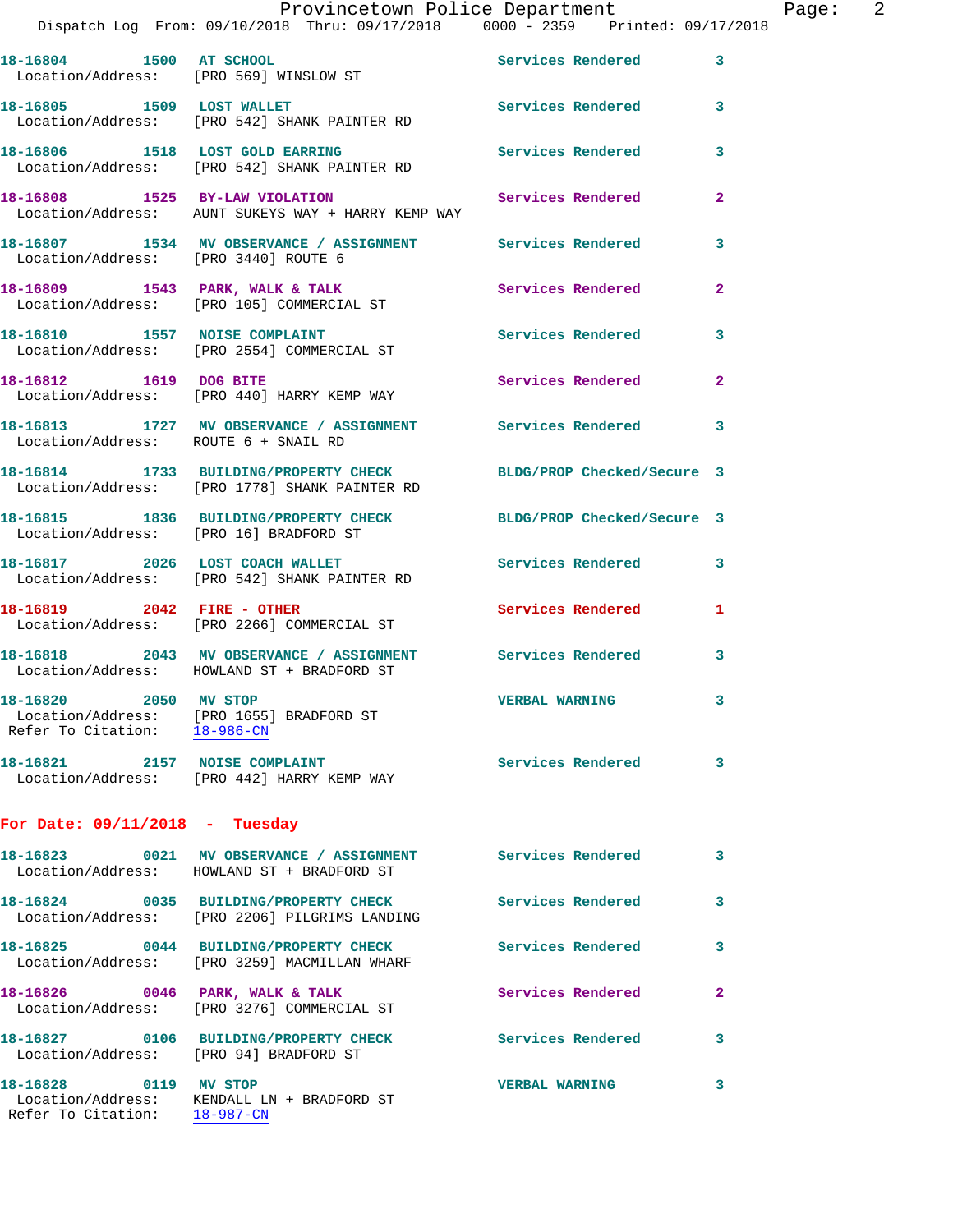|                                                                                               | Dispatch Log From: 09/10/2018 Thru: 09/17/2018 0000 - 2359 Printed: 09/17/2018                                | Provincetown Police Department |                | Page: 3 |  |
|-----------------------------------------------------------------------------------------------|---------------------------------------------------------------------------------------------------------------|--------------------------------|----------------|---------|--|
|                                                                                               | 18-16830 0145 MV OBSERVANCE / ASSIGNMENT Services Rendered<br>Location/Address: COMMERCIAL ST + BRADFORD ST   |                                | $\mathbf{3}$   |         |  |
| Location/Address: [PRO 2479] ROUTE 6                                                          | 18-16829 0151 MV OBSERVANCE / ASSIGNMENT Services Rendered 3                                                  |                                |                |         |  |
|                                                                                               | 18-16831 0243 BUILDING/PROPERTY CHECK BLDG/PROP Checked/Secure 3<br>Location/Address: [PRO 379] COMMERCIAL ST |                                |                |         |  |
| 18-16832 0301 MV STOP<br>Location/Address: [PRO 3672] ROUTE 6<br>Refer To Citation: 18-988-CN |                                                                                                               | <b>VERBAL WARNING</b>          | 3              |         |  |
| Location/Address: [PRO 521] ROUTE 6                                                           | 18-16833 0325 BUILDING/PROPERTY CHECK Services Rendered 3                                                     |                                |                |         |  |
|                                                                                               | 18-16834 0346 PARK, WALK & TALK Services Rendered<br>Location/Address: [PRO 539] SHANK PAINTER RD             |                                | $\mathbf{2}$   |         |  |
| Location/Address: [PRO 512] PRINCE ST                                                         | 18-16835 0518 BUILDING/PROPERTY CHECK BLDG/PROP Checked/Secure 3                                              |                                |                |         |  |
|                                                                                               | 18-16836 0532 BUILDING/PROPERTY CHECK Services Rendered<br>Location/Address: [PRO 530] SHANK PAINTER RD       |                                | 3              |         |  |
| Location/Address: [PRO 2518] ROUTE 6                                                          | 18-16838 0558 MV OBSERVANCE / ASSIGNMENT Services Rendered 3                                                  |                                |                |         |  |
|                                                                                               |                                                                                                               | Unfounded                      | 3              |         |  |
| 18-16841 0927 MV STOP<br>Location/Address: HOWLAND ST<br>Refer To Citation: 18-989-CN         |                                                                                                               | <b>VERBAL WARNING</b>          | 3              |         |  |
| 18-16842 0933 ANIMAL CALL<br>Location/Address: RYDER ST                                       |                                                                                                               | Services Rendered              | $\mathbf{2}$   |         |  |
| 18-16843 0941 MV STOP<br>Location/Address: SHANK PAINTER RD<br>Refer To Citation: 18-990-CN   |                                                                                                               | <b>VERBAL WARNING</b>          | 3              |         |  |
|                                                                                               | 18-16844 0950 BUILDING/PROPERTY CHECK<br>Location/Address: [PRO 526] RYDER ST EXT                             | BLDG/PROP Checked/Secure 3     |                |         |  |
|                                                                                               | 18-16845 1002 LARCENY / FORGERY / FRAUD SPOKEN TO<br>Location/Address: [PRO 105] COMMERCIAL ST                |                                | $\overline{2}$ |         |  |
| Location/Address: SNAIL RD                                                                    | 18-16846 1029 MV OBSERVANCE / ASSIGNMENT Services Rendered                                                    |                                | 3              |         |  |
| Location/Address: [PRO 673] ALDEN ST                                                          | 18-16847 1035 ANIMAL CALL                                                                                     | Investigated                   | $\overline{2}$ |         |  |
|                                                                                               | 18-16848 1038 BUILDING/PROPERTY CHECK<br>Location/Address: [PRO 3259] MACMILLAN WHARF                         | BLDG/PROP Checked/Secure 3     |                |         |  |
|                                                                                               | 18-16849 1051 BUILDING/PROPERTY CHECK Services Rendered<br>Location/Address: [PRO 3430] COMMERCIAL ST         |                                | 3              |         |  |
|                                                                                               | 18-16850 1056 MEDICAL EMERGENCY<br>Location/Address: [PRO 3331] COMMERCIAL ST                                 | Transported to Hospital 1      |                |         |  |
| Location/Address: [PRO 2479] ROUTE 6                                                          |                                                                                                               | SPOKEN TO                      | $\overline{2}$ |         |  |
|                                                                                               | 18-16853 1231 MV COMPLAINT<br>Location/Address: [PRO 2539] RYDER ST EXT                                       | SPOKEN TO                      | $\mathbf{2}$   |         |  |
|                                                                                               | 18-16852 1240 BUILDING/PROPERTY CHECK<br>Location/Address: [PRO 2898] JEROME SMITH RD                         | Services Rendered              | 3              |         |  |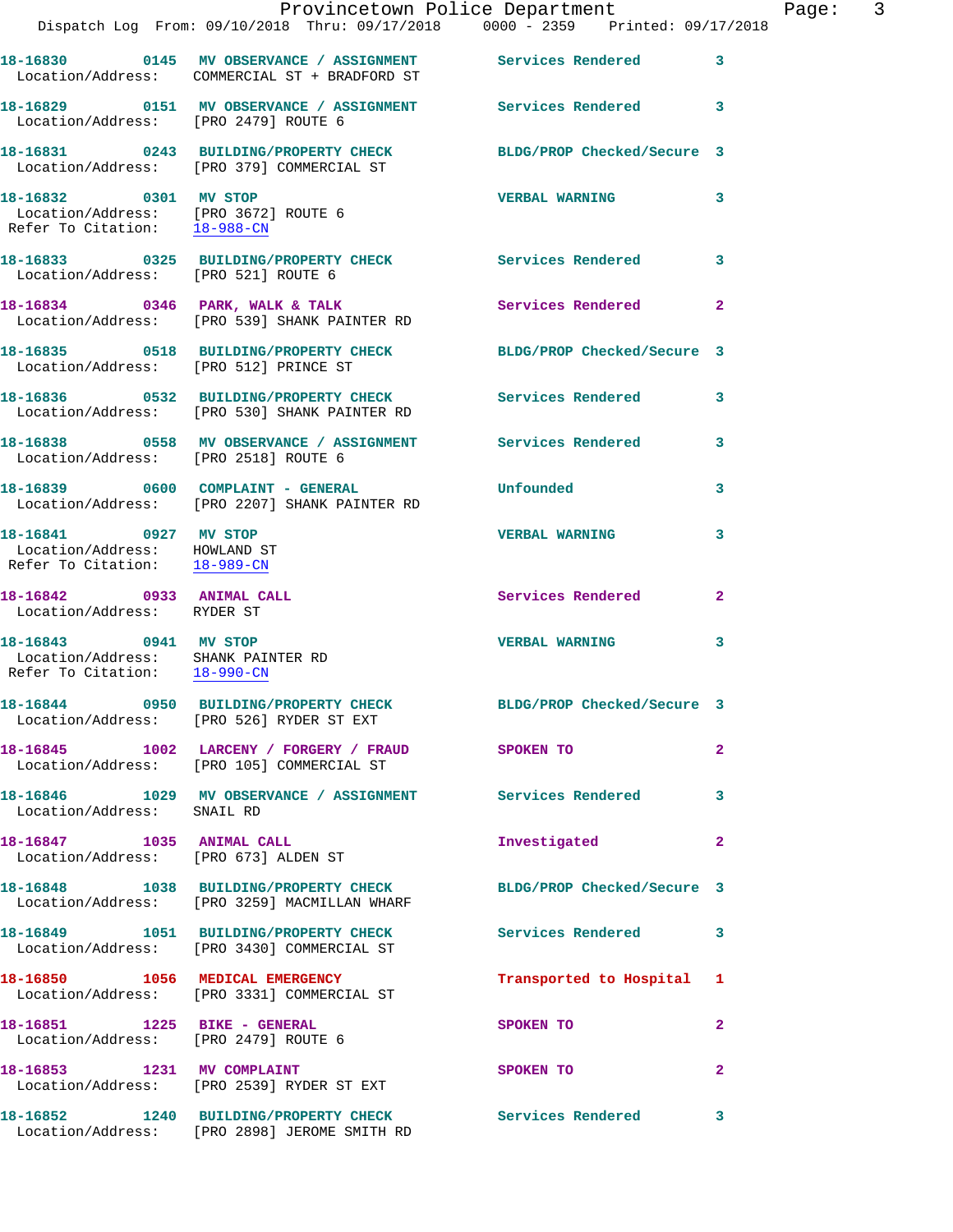## Provincetown Police Department Fage: 4

Dispatch Log From: 09/10/2018 Thru: 09/17/2018 0000 - 2359 Printed: 09/17/2018

|                                                       | 18-16856 1317 BUILDING/PROPERTY CHECK<br>Location/Address: [PRO 2483] COMMERCIAL ST                            | Services Rendered          | 3              |
|-------------------------------------------------------|----------------------------------------------------------------------------------------------------------------|----------------------------|----------------|
|                                                       | 18-16857 1325 ASSIST DEPARTMENT / MUTUAL AID Services Rendered<br>Location/Address: ROUTE 6 + PROVINCELANDS RD |                            | 3              |
| 18-16858 1341 MV COMPLAINT                            | Location/Address: [PRO 75] CAPTAIN BERTIES WAY                                                                 | Services Rendered          | $\overline{2}$ |
|                                                       | 18-16859 1401 ASSIST DEPARTMENT / MUTUAL AID Could Not Locate<br>Location/Address: [PRO 144] COMMERCIAL ST     |                            | 3              |
| 18-16860 1436 HAZARDS                                 | Location: [PRO 3431] LOPES SQUARE                                                                              | Referred to Other Agency 2 |                |
| Location/Address: [PRO 569] WINSLOW ST                | 18-16862 1503 PARK, WALK & TALK                                                                                | Services Rendered          | $\overline{2}$ |
|                                                       | 18-16863 1511 PARKING COMPLAINT<br>Location/Address: COURT ST + COMMERCIAL ST                                  | Services Rendered          | $\mathbf{3}$   |
|                                                       | 18-16864 1521 COMPLAINT - GENERAL<br>Location/Address: [PRO 542] SHANK PAINTER RD                              | <b>Services Rendered</b>   | 3              |
| 18-16865 1538 COMPLAINT - GENERAL                     | Location/Address: [PRO 2169] COMMERCIAL ST                                                                     | <b>Services Rendered</b>   | 3              |
|                                                       | 18-16866 1636 MV OBSERVANCE / ASSIGNMENT<br>Location/Address: STANDISH ST + BRADFORD ST                        | <b>Services Rendered</b>   | 3              |
| 18-16867 1658 MV STOP<br>Refer To Citation: 18-991-CN | Location/Address: [PRO 42] BRADFORD ST                                                                         | <b>VERBAL WARNING</b>      | 3              |
|                                                       | 18-16868 1658 MEDICAL EMERGENCY<br>Location/Address: [PRO 2919] COMMERCIAL ST                                  | Transported to Hospital 1  |                |
|                                                       | 18-16869 1720 BUILDING/PROPERTY CHECK<br>Location/Address: [PRO 105] COMMERCIAL ST                             | BLDG/PROP Checked/Secure 3 |                |
| 18-16871                                              | 1754 FIRE - OTHER<br>Location/Address: CENTER ST + COMMERCIAL ST                                               | Extinguished               | $\mathbf{1}$   |
| 18-16872                                              | 1839 LANDLORD / TENANT<br>Location/Address: [PRO 1451] BRADFORD ST                                             | Services Rendered          | $\mathbf{2}$   |
|                                                       | 18-16874 1900 BUILDING/PROPERTY CHECK<br>Location/Address: [PRO 526] RYDER ST EXT                              | BLDG/PROP Checked/Secure 3 |                |
|                                                       | 18-16875 1943 MV OBSERVANCE / ASSIGNMENT Services Rendered 3<br>Location/Address: [PRO 444] HIGH POLE HILL     |                            |                |
| Refer To Field Int: 18-28-FI                          | 18-16876 2020 BUILDING/PROPERTY CHECK<br>Location/Address: [PRO 3033] COMMERCIAL ST                            | BLDG/PROP Checked/Secure 3 |                |
|                                                       | 18-16877 2050 MV OBSERVANCE / ASSIGNMENT Services Rendered<br>Location/Address: HOWLAND ST + BRADFORD ST       |                            | 3              |
|                                                       | 18-16878 2114 BUILDING/PROPERTY CHECK<br>Location/Address: [PRO 105] COMMERCIAL ST                             | BLDG/PROP Checked/Secure 3 |                |
| Location/Address: ROUTE 6 + SNAIL RD                  | 18-16879 2149 MV OBSERVANCE / ASSIGNMENT Services Rendered                                                     |                            | 3              |
| 18-16880                                              | 2202 ANIMAL CALL<br>Location/Address: [PRO 129] COMMERCIAL ST                                                  | Services Rendered          | $\mathbf{2}$   |
|                                                       |                                                                                                                | BLDG/PROP Checked/Secure 3 |                |

Location/Address: [PRO 1780] JOHNSON ST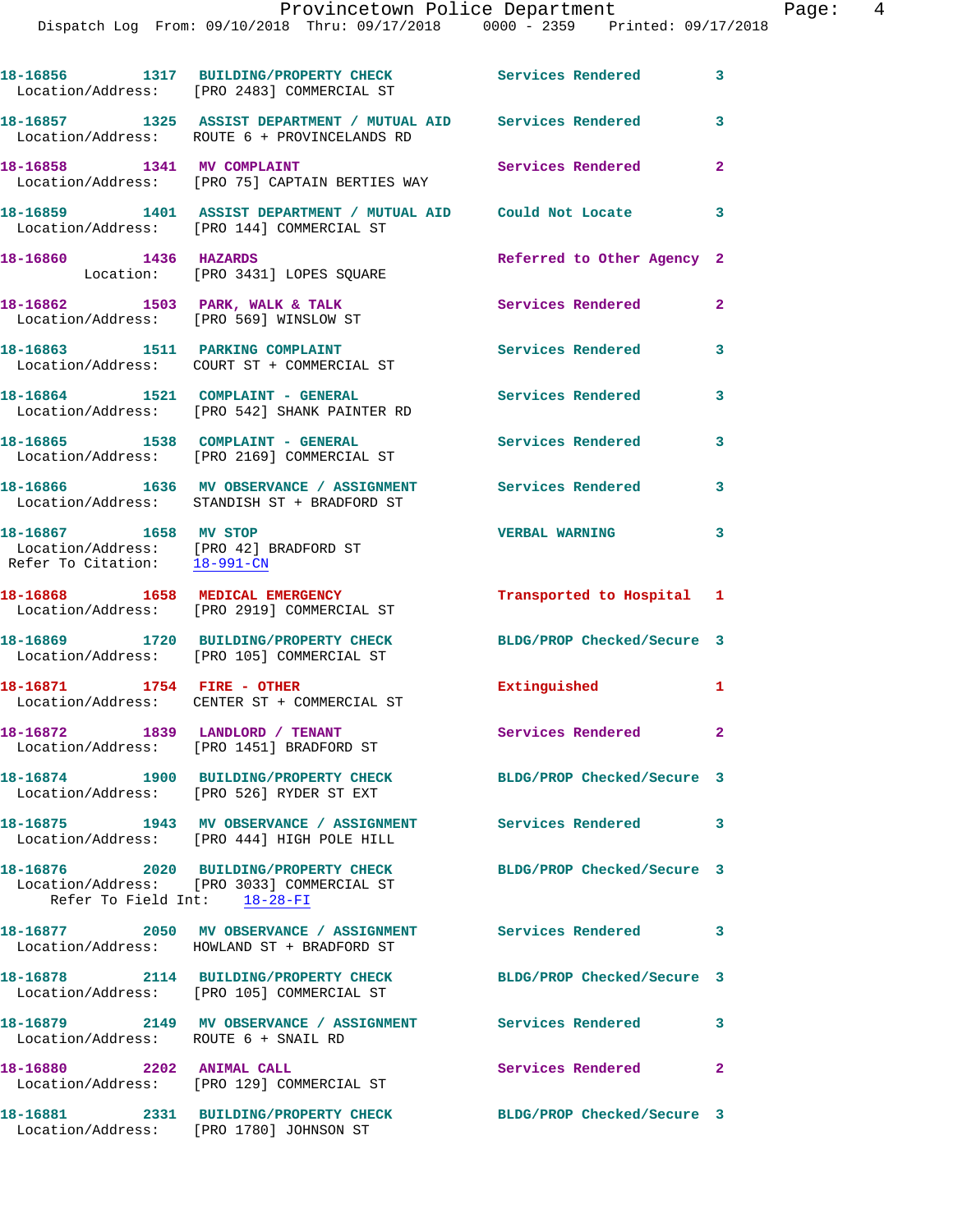Dispatch Log From: 09/10/2018 Thru: 09/17/2018 0000 - 2359 Printed: 09/17/2018

| 18-16886<br>2340<br>Location/Address:                                          | <b>BAR CHECK</b><br>[PRO 272] COMMERCIAL ST | No Action Required<br>2 |
|--------------------------------------------------------------------------------|---------------------------------------------|-------------------------|
| 18-16883<br>2346<br>Location/Address: ROUTE 6 + SNAIL RD<br>Refer To Citation: | MV STOP<br>$18 - 992 - CN$                  | <b>VERBAL WARNING</b>   |
| 18-16888<br>2349<br>Location/Address:                                          | <b>BAR CHECK</b><br>[PRO 399] COMMERCIAL ST | No Action Required      |

**18-16884 2352 MV STOP VERBAL WARNING 3**  Location/Address: [PRO 2818] CONWELL ST Refer To Citation: 18-993-CN

**For Date: 09/12/2018 - Wednesday**

| 18-16889 0005 BAR CHECK                                                                         | Location/Address: [PRO 3443] COMMERCIAL ST                                                | No Action Required 2       |                         |
|-------------------------------------------------------------------------------------------------|-------------------------------------------------------------------------------------------|----------------------------|-------------------------|
| Location/Address:                                                                               | 18-16887 0012 BUILDING/PROPERTY CHECK<br>[PRO 3033] COMMERCIAL ST                         | <b>Services Rendered</b>   | $\overline{\mathbf{3}}$ |
| Location/Address:                                                                               | 18-16890 0022 BUILDING/PROPERTY CHECK<br>[PRO 3259] MACMILLAN WHARF                       | BLDG/PROP Checked/Secure 3 |                         |
| Location/Address:                                                                               | 18-16893 0038 BUILDING/PROPERTY CHECK<br>[PRO 3033] COMMERCIAL ST                         | BLDG/PROP Checked/Secure 3 |                         |
|                                                                                                 | 18-16892 0040 MV OBSERVANCE / ASSIGNMENT<br>Location/Address: HOWLAND ST + BRADFORD ST    | <b>Services Rendered</b> 3 |                         |
| 18-16894 0040 MV STOP<br>Refer To Field Int: 18-27-FI                                           | Location/Address: [PRO 3033] COMMERCIAL ST<br>Refer To Citation: 18-994-CN                | <b>VERBAL WARNING</b>      | 3                       |
| Location/Address: [PRO 414] CONWELL ST                                                          | 18-16895 0113 BUILDING/PROPERTY CHECK                                                     | <b>Services Rendered</b>   | $\overline{\mathbf{3}}$ |
| 18-16897 0117 MV STOP<br>Location/Address: ROUTE 6 + HOWLAND ST<br>Refer To Citation: 18-995-CN |                                                                                           | <b>VERBAL WARNING</b>      | 3                       |
| Location/Address: CONWELL ST + ROUTE 6                                                          | 18-16896 0124 MV OBSERVANCE / ASSIGNMENT Services Rendered                                |                            | 3                       |
| 18-16899 0135 MV STOP<br>Location/Address: ROUTE 6<br>Refer To Citation: 18-996-CN              |                                                                                           | <b>VERBAL WARNING</b>      | 3                       |
|                                                                                                 | 18-16898 0138 BUILDING/PROPERTY CHECK<br>Location/Address: [PRO 2207] SHANK PAINTER RD    | <b>Services Rendered</b>   | 3                       |
|                                                                                                 | 18-16901 0201 MV OBSERVANCE / ASSIGNMENT<br>Location/Address: RACE POINT RD + STABLE PATH | No Action Required         | 3                       |
|                                                                                                 | 18-16900 0205 BUILDING/PROPERTY CHECK<br>Location/Address: [PRO 835] COMMERCIAL ST        | BLDG/PROP Checked/Secure 3 |                         |
|                                                                                                 | 18-16902 0348 BUILDING/PROPERTY CHECK<br>Location/Address: [PRO 3609] COMMERCIAL ST       | BLDG/PROP Checked/Secure 3 |                         |
| Location/Address:                                                                               | 18-16903 0432 BUILDING/PROPERTY CHECK<br>[PRO 530] SHANK PAINTER RD                       | BLDG/PROP Checked/Secure 3 |                         |
| 18-16904 0441 MV STOP<br>Location/Address:<br>Refer To Citation:                                | ROUTE 6 + CONWELL ST<br>18-997-CN                                                         | <b>VERBAL WARNING</b>      | 3                       |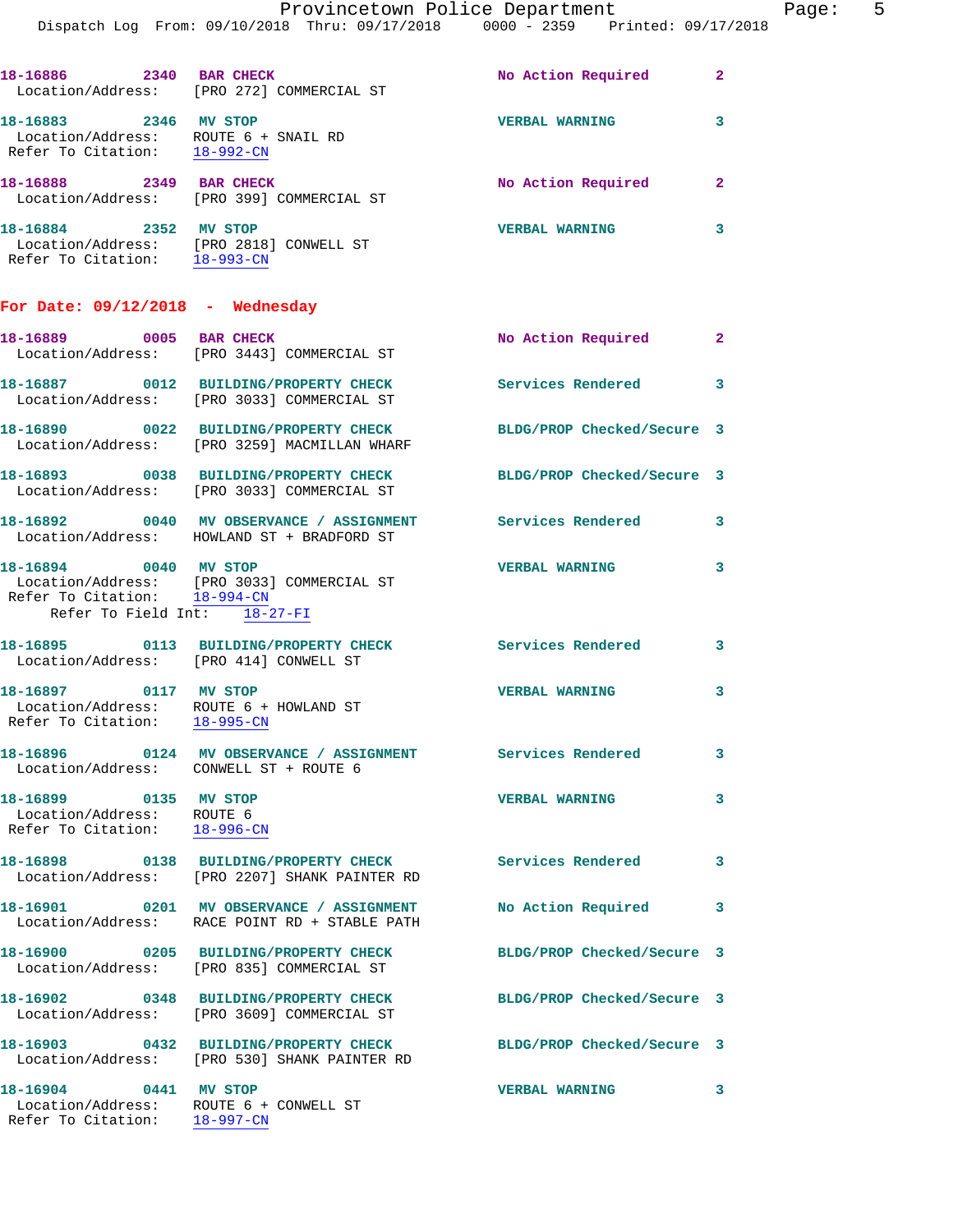|                                                            | Provincetown Police Department The Page: 6<br>Dispatch Log From: 09/10/2018 Thru: 09/17/2018 0000 - 2359 Printed: 09/17/2018 |                           |                |  |
|------------------------------------------------------------|------------------------------------------------------------------------------------------------------------------------------|---------------------------|----------------|--|
|                                                            | 18-16905 0533 MV OBSERVANCE / ASSIGNMENT Services Rendered 3<br>Location/Address: RACE POINT RD + SEASHORE PARK DR           |                           |                |  |
|                                                            | 18-16906 0619 BUILDING/PROPERTY CHECK BLDG/PROP Checked/Secure 3<br>Location/Address: [PRO 2499] RACE POINT RD               |                           |                |  |
|                                                            | 18-16907 0620 FOLLOW UP<br>Location/Address: [PRO 519] RACE POINT RD                                                         | Services Rendered         | $\mathbf{2}$   |  |
|                                                            | 18-16908 0634 COMPLAINT - GENERAL Could Not Locate<br>Location/Address: [PRO 182] COMMERCIAL ST                              |                           | $\mathbf{3}$   |  |
|                                                            | 18-16911 0816 SERVICE CALL - POLICE 3 Services Rendered 3<br>Location/Address: [PRO 569] WINSLOW ST                          |                           |                |  |
|                                                            | 18-16912 0818 SERVICE CALL - POLICE 3 Services Rendered<br>Location/Address: [PRO 488] MAYFLOWER ST                          |                           | 3              |  |
|                                                            | 18-16913 0820 GENERAL INFO<br>Location/Address: [PRO 542] SHANK PAINTER RD                                                   | No Action Required 3      |                |  |
|                                                            | 18-16914 0832 MEDICAL EMERGENCY PATIENT REFUSAL<br>Location/Address: [PRO 542] SHANK PAINTER RD                              |                           | 1              |  |
|                                                            | 18-16915 0858 ANIMAL CALL<br>Location/Address: [PRO 667] COMMERCIAL ST                                                       | FOLLOW UP                 | $\overline{2}$ |  |
|                                                            | 18-16916 0908 PARK, WALK & TALK 3 Services Rendered<br>Location/Address: [PRO 175] COMMERCIAL ST                             |                           | $\mathbf{2}$   |  |
|                                                            | 18-16917 0919 KEEP THE PEACE<br>Location/Address: [PRO 2169] COMMERCIAL ST                                                   | Services Rendered         | $\overline{2}$ |  |
|                                                            | 18-16918 0957 ALARM - GENERAL<br>Location/Address: [PRO 208] COMMERCIAL ST                                                   | False Alarm               | 1              |  |
|                                                            | 18-16919 0959 FOLLOW UP<br>Location/Address: [PRO 2043] BRADFORD ST                                                          | FOLLOW UP                 | $\mathbf{2}$   |  |
| Location/Address: PEARL ST                                 | 18-16923 1001 GENERAL INFO                                                                                                   | Services Rendered 3       |                |  |
|                                                            | 18-16920 1010 PARK, WALK & TALK<br>Location/Address: [PRO 105] COMMERCIAL ST                                                 | Services Rendered         |                |  |
| 18-16921 1010 PET PANTRY                                   | Location/Address: [PRO 3296] SHANK PAINTER RD                                                                                | Services Rendered         | $\overline{2}$ |  |
|                                                            | 18-16922 1035 MEDICAL EMERGENCY<br>Location/Address: [PRO 440] HARRY KEMP WAY                                                | Transported to Hospital 1 |                |  |
|                                                            | 18-16924 1102 FOLLOW UP<br>Location/Address: [PRO 585] COMMERCIAL ST                                                         | Services Rendered         | $\overline{2}$ |  |
| 18-16925 1143 FOLLOW UP<br>Location/Address: COMMERCIAL ST |                                                                                                                              | <b>Services Rendered</b>  | $\mathbf{2}$   |  |
| Location/Address: COMMERCIAL ST                            | 18-16926 1210 LARCENY / FORGERY / FRAUD FOLLOW UP                                                                            |                           | $\mathbf{2}$   |  |
|                                                            | 18-16927 1216 PARK, WALK & TALK<br>Location/Address: [PRO 175] COMMERCIAL ST                                                 | Services Rendered         | $\mathbf{2}$   |  |
|                                                            | 18-16928 1339 PARK, WALK & TALK<br>Location/Address: [PRO 537] SHANK PAINTER RD                                              | Services Rendered         | 2              |  |
| 18-16929 1340 LOST PROPERTY                                | Location/Address: [PRO 542] SHANK PAINTER RD                                                                                 | Services Rendered         | 3              |  |
| 18-16930 1348 ANIMAL CALL                                  |                                                                                                                              | Services Rendered         | $\mathbf{2}$   |  |

Location/Address: [PRO 106] COMMERCIAL ST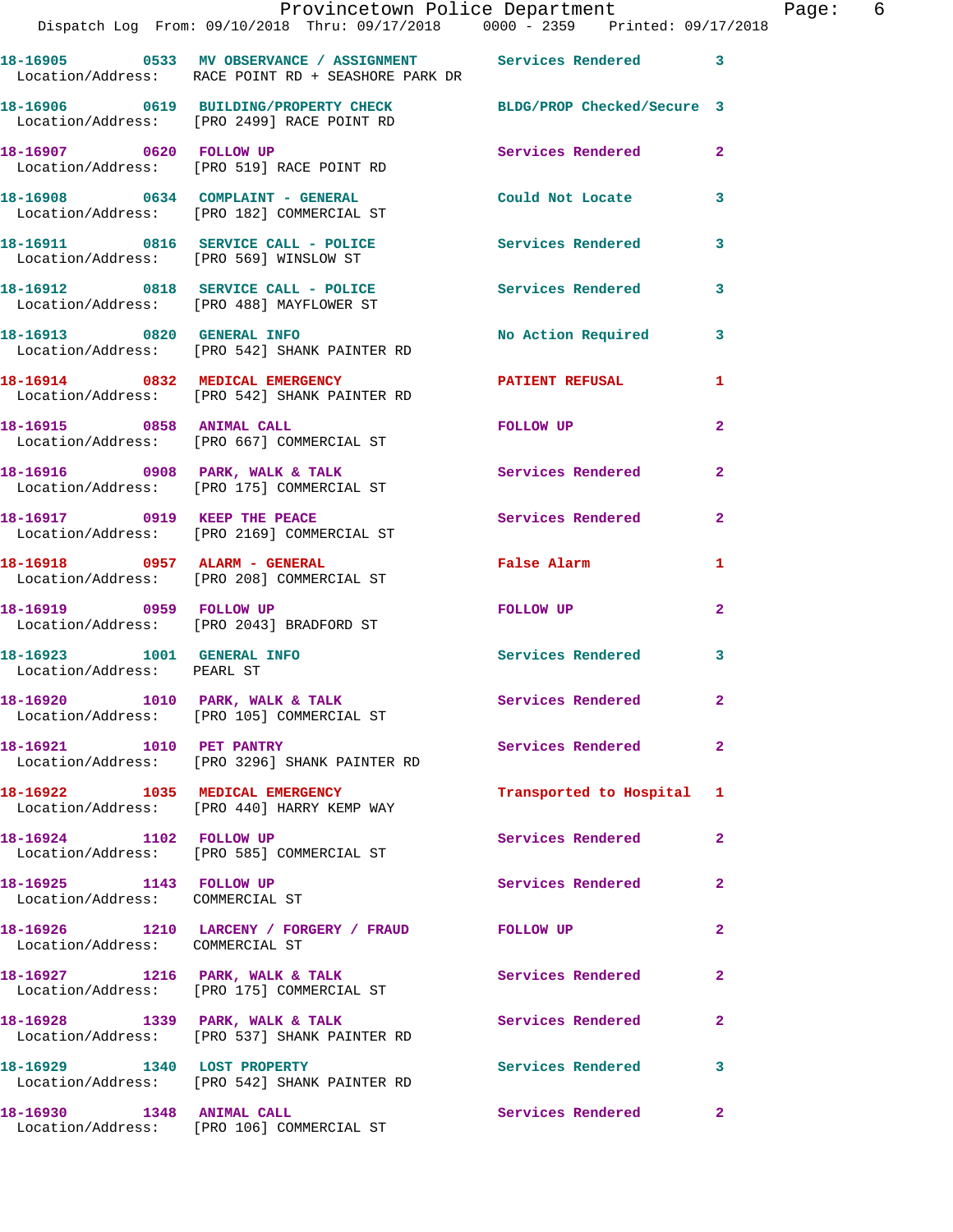| 18-16931 1352 FOLLOW UP                                                                       | Location/Address: [PRO 3432] COMMERCIAL ST                                             | Services Rendered          | $\mathbf{2}$   |
|-----------------------------------------------------------------------------------------------|----------------------------------------------------------------------------------------|----------------------------|----------------|
| 18-16932 1405 FOLLOW UP                                                                       | Location/Address: [PRO 542] SHANK PAINTER RD                                           | SPOKEN TO                  | $\overline{2}$ |
| 18-16934 1435 BIKE - GENERAL<br>Location/Address: COMMERCIAL ST                               |                                                                                        | Services Rendered          | $\overline{a}$ |
| Location/Address: [PRO 569] WINSLOW ST                                                        | 18-16935 1504 SERVICE CALL - POLICE                                                    | <b>Services Rendered</b>   | 3              |
|                                                                                               | 18-16936  1615 BUILDING/PROPERTY CHECK<br>Location/Address: [PRO 433] RYDER ST EXT     | Services Rendered          | 3              |
|                                                                                               | 18-16937 1649 BUILDING/PROPERTY CHECK<br>Location/Address: [PRO 3259] MACMILLAN WHARF  | Services Rendered          | 3              |
|                                                                                               | 18-16938 1705 MV OBSERVANCE / ASSIGNMENT<br>Location/Address: SNAIL RD + COMMERCIAL ST | Services Rendered          | 3              |
|                                                                                               | 18-16939 1709 MV OBSERVANCE / ASSIGNMENT<br>Location/Address: HOWLAND ST + BRADFORD ST | <b>Services Rendered</b>   | 3              |
| 18-16940 1725 MV HIT & RUN<br>Refer To Accident: 18-113-AC                                    | Location/Address: [PRO 285] COMMERCIAL ST                                              | SPOKEN TO                  | $\overline{2}$ |
| 18-16942 1902 MV STOP<br>Location/Address: [PRO 2521] ROUTE 6<br>Refer To Citation: 18-998-CN |                                                                                        | <b>VERBAL WARNING</b>      | 3              |
|                                                                                               | 18-16944 1932 LOST PROPERTY<br>Location/Address: [PRO 542] SHANK PAINTER RD            | Services Rendered 3        |                |
| Location/Address: COMMERCIAL ST                                                               | 18-16945 1944 BUILDING/PROPERTY CHECK                                                  | BLDG/PROP Checked/Secure 3 |                |
|                                                                                               | 18-16946 1959 BUILDING/PROPERTY CHECK<br>Location/Address: [PRO 105] COMMERCIAL ST     | BLDG/PROP Checked/Secure 3 |                |
|                                                                                               | 18-16948 2000 BUILDING/PROPERTY CHECK<br>Location/Address: [PRO 3033] COMMERCIAL ST    | BLDG/PROP Checked/Secure 3 |                |
|                                                                                               | 18-16947 2002 SERVICE CALL - POLICE<br>Location/Address: [PRO 52] BRADFORD ST          | SPOKEN TO                  |                |
|                                                                                               | 18-16949 2053 BUILDING/PROPERTY CHECK<br>Location/Address: [PRO 182] COMMERCIAL ST     | BLDG/PROP Checked/Secure 3 |                |
|                                                                                               | 18-16950 2058 BUILDING/PROPERTY CHECK<br>Location/Address: [PRO 175] COMMERCIAL ST     | BLDG/PROP Checked/Secure 3 |                |
|                                                                                               | 18-16952 2118 MEDICAL EMERGENCY<br>Location/Address: [PRO 3259] MACMILLAN WHARF        | Transported to Hospital 1  |                |
| Location/Address: COMMERCIAL ST                                                               | 18-16954 2203 BUILDING/PROPERTY CHECK                                                  | BLDG/PROP Checked/Secure 3 |                |
|                                                                                               | Location/Address: [PRO 5309] SHANK PAINTER RD                                          | BLDG/PROP Checked/Secure 3 |                |
|                                                                                               | 18-16955 2216 BUILDING/PROPERTY CHECK<br>Location/Address: [PRO 440] HARRY KEMP WAY    | BLDG/PROP Checked/Secure 3 |                |

## **For Date: 09/13/2018 - Thursday**

| 18-16957          | 0019 BUILDING/PROPERTY CHECK | Services Rendered |  |
|-------------------|------------------------------|-------------------|--|
| Location/Address: | [PRO 94] BRADFORD ST         |                   |  |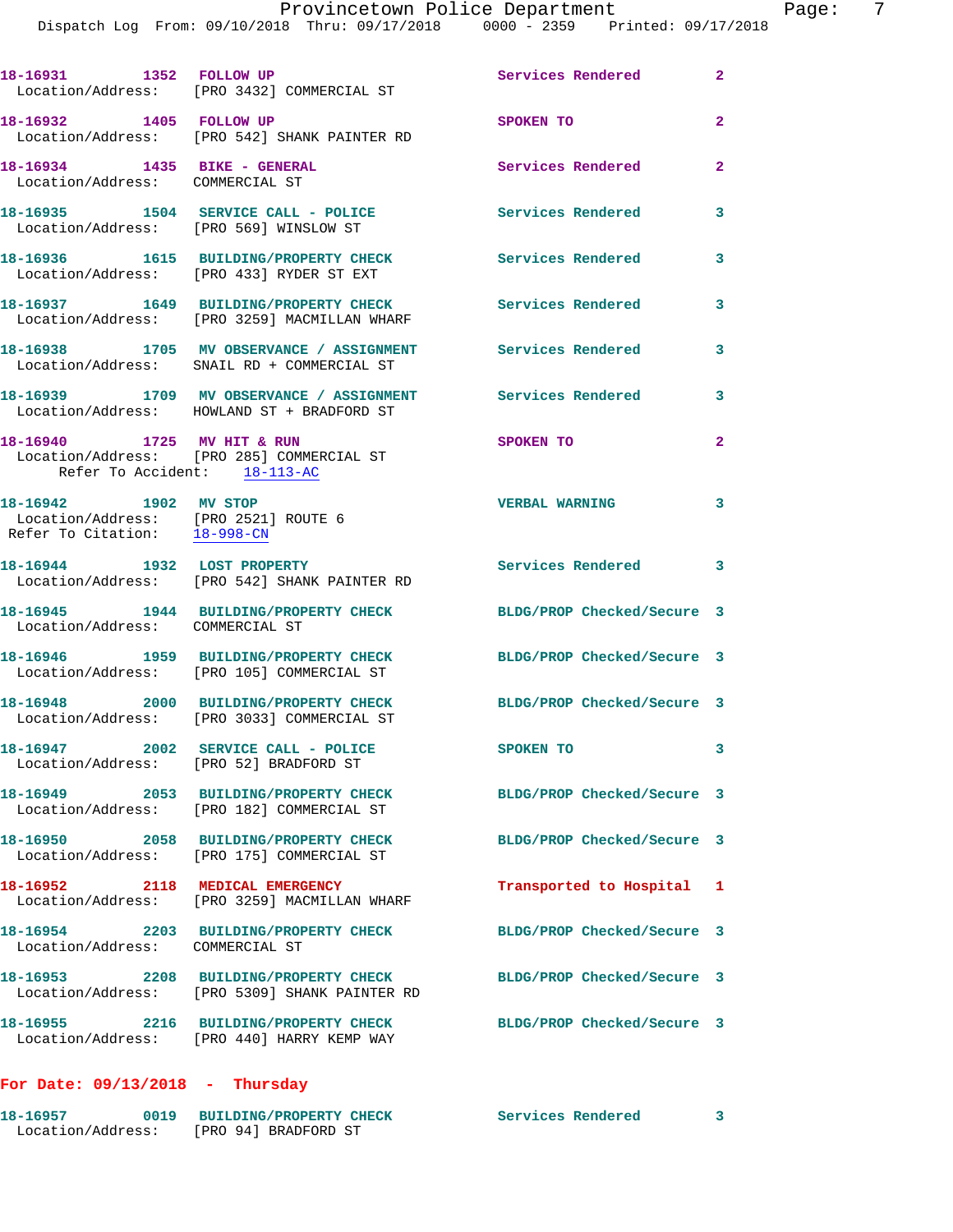| 18-16958 0022 MV STOP                                              | Location/Address: [PRO 1892] SHANK PAINTER RD<br>Refer To Citation: 18-999-CN                               | <b>VERBAL WARNING</b>      | 3            |
|--------------------------------------------------------------------|-------------------------------------------------------------------------------------------------------------|----------------------------|--------------|
| Refer To Citation: $\frac{18-1000-CN}{\ }$                         |                                                                                                             | <b>VERBAL WARNING</b>      | 3            |
|                                                                    | 18-16963 0049 BUILDING/PROPERTY CHECK<br>Location/Address: [PRO 2169] COMMERCIAL ST                         | BLDG/PROP Checked/Secure 3 |              |
|                                                                    | 18-16962 0051 SUSPICIOUS ACTIVITY<br>Location/Address: [PRO 3430] COMMERCIAL ST                             | No Action Required         | $\mathbf{2}$ |
|                                                                    | 18-16961 0054 BUILDING/PROPERTY CHECK<br>Location/Address: [PRO 3259] MACMILLAN WHARF                       | <b>Services Rendered</b>   | 3            |
|                                                                    | 18-16964 0110 MV OBSERVANCE / ASSIGNMENT Services Rendered<br>Location/Address: BRADFORD ST + RYDER ST      |                            | 3            |
|                                                                    | 18-16965 0112 ASSIST CITIZEN<br>Location: [PRO 3431] LOPES SQUARE                                           | <b>Services Rendered</b>   | 3            |
|                                                                    | 18-16966 0136 MV OBSERVANCE / ASSIGNMENT Services Rendered 3<br>Location/Address: HOWLAND ST + BRADFORD ST  |                            |              |
|                                                                    | 18-16967 0204 BUILDING/PROPERTY CHECK<br>Location/Address: [PRO 530] SHANK PAINTER RD                       | BLDG/PROP Checked/Secure 3 |              |
|                                                                    | 18-16968 0213 MV OBSERVANCE / ASSIGNMENT<br>Location/Address: [PRO 3912] SHANK PAINTER RD                   | <b>Services Rendered</b>   | 3            |
|                                                                    | 18-16969 0226 MV OBSERVANCE / ASSIGNMENT<br>Location/Address: BRADFORD ST + HOWLAND ST                      | <b>Services Rendered</b>   | 3            |
| Location/Address: ROUTE 6                                          | 18-16970 0540 MV OBSERVANCE / ASSIGNMENT Services Rendered                                                  |                            | 3            |
|                                                                    | 18-16971 0606 BUILDING/PROPERTY CHECK<br>Location/Address: [PRO 2540] RACE POINT RD                         | <b>Services Rendered</b>   | 3            |
|                                                                    | 18-16972 0812 BUILDING/PROPERTY CHECK<br>Location/Address: [PRO 564] BAYBERRY AVE                           | <b>Services Rendered</b>   | 3            |
| Location/Address: [PRO 569] WINSLOW ST                             | 18-16973 0812 SERVICE CALL - POLICE                                                                         | Services Rendered          | 3            |
|                                                                    | 18-16974 0816 LARCENY / FORGERY / FRAUD Services Rendered 2<br>Location/Address: [PRO 2512] JEROME SMITH RD |                            |              |
| 18-16975 0841 PET BIN                                              | Location/Address: [PRO 3296] SHANK PAINTER RD                                                               | Services Rendered          | $\mathbf{2}$ |
| 18-16977 0902 PARK, WALK & TALK<br>Location/Address: COMMERCIAL ST |                                                                                                             | Services Rendered 2        |              |
|                                                                    | 18-16978 0925 BUILDING/PROPERTY CHECK Services Rendered<br>Location/Address: [PRO 3259] MACMILLAN WHARF     |                            | 3            |
| 18-16979 0926 FOLLOW UP                                            | Location/Address: [PRO 542] SHANK PAINTER RD                                                                | Services Rendered 2        |              |
| 18-16980 0937 FOLLOW UP<br>Location/Address: [PRO 2513] ROUTE 6    |                                                                                                             | FOLLOW UP                  | $\mathbf{2}$ |
| 18-16981 0949 B & E / BURGLARY<br>Location/Address: COMMERCIAL ST  |                                                                                                             | False Alarm                | $\mathbf{2}$ |
|                                                                    | 18-16983 1030 BUILDING/PROPERTY CHECK BLDG/PROP Checked/Secure 3                                            |                            |              |

Location/Address: [PRO 3259] MACMILLAN WHARF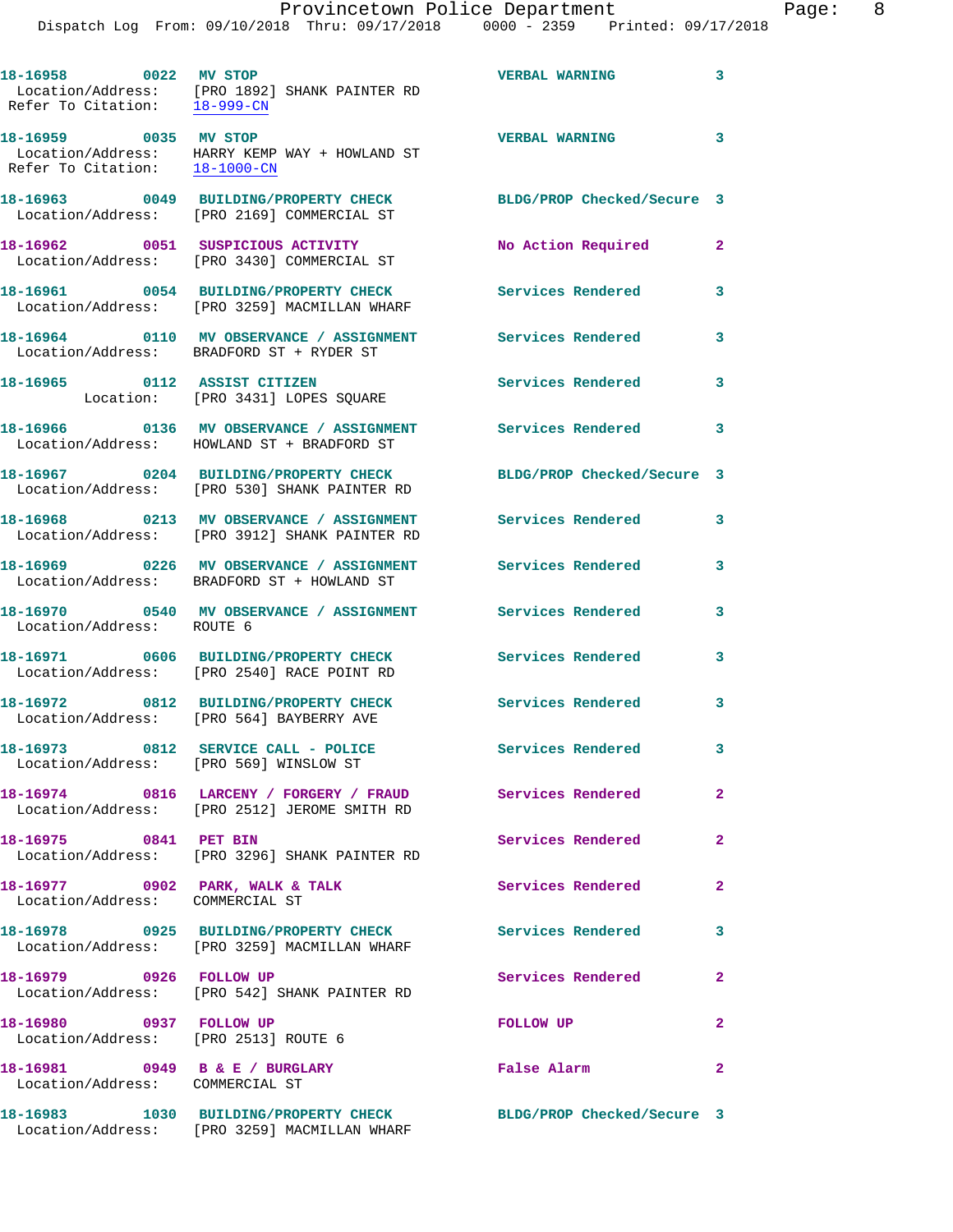| Location/Address: [PRO 3287] ROUTE 6                                      | 18-16984 1036 BUILDING/PROPERTY CHECK                                                                             | BLDG/PROP Checked/Secure 3 |                         |
|---------------------------------------------------------------------------|-------------------------------------------------------------------------------------------------------------------|----------------------------|-------------------------|
|                                                                           | 18-16985 1051 PARKING COMPLAINT<br>Location/Address: [PRO 175] COMMERCIAL ST                                      | GONE ON ARRIVAL 3          |                         |
|                                                                           | 18-16986 1100 BUILDING/PROPERTY CHECK<br>Location/Address: [PRO 2500] COMMERCIAL ST                               | BLDG/PROP Checked/Secure 3 |                         |
| Location/Address: ROUTE 6 + SNAIL RD                                      | 18-16987 1111 MV OBSERVANCE / ASSIGNMENT Services Rendered                                                        |                            | 3                       |
|                                                                           | 18-16988 1113 PARK, WALK & TALK<br>Location/Address: [PRO 537] SHANK PAINTER RD                                   | Services Rendered          | $\mathbf{2}$            |
| 18-16989 1137 FOLLOW UP<br>Location/Address: [PRO 2513] ROUTE 6           |                                                                                                                   | Services Rendered          | $\overline{\mathbf{2}}$ |
| 18-16990 1206 ESCORT / TRANSPORT<br>Location/Address: [PRO 3222] ALDEN ST |                                                                                                                   | <b>Services Rendered</b>   | $\overline{\mathbf{3}}$ |
|                                                                           | 18-16991 1259 BUILDING/PROPERTY CHECK<br>Location/Address: [PRO 1952] COMMERCIAL ST                               | BLDG/PROP Checked/Secure 3 |                         |
|                                                                           | 18-16992 1402 BUILDING/PROPERTY CHECK BLDG/PROP Checked/Secure 3<br>Location/Address: [PRO 447] JEROME SMITH RD   |                            |                         |
|                                                                           | 18-16993 1403 LANDLORD / TENANT<br>Location/Address: [PRO 1837] COMMERCIAL ST                                     | SPOKEN TO                  | $\overline{2}$          |
|                                                                           | 18-16994 1418 ASSIST CITIZEN<br>Location/Address: [PRO 542] SHANK PAINTER RD                                      | Services Rendered          | 3                       |
| Location/Address: [PRO 569] WINSLOW ST                                    | 18-16995 1455 SERVICE CALL - POLICE Services Rendered                                                             |                            | $\mathbf{3}$            |
|                                                                           | 18-16996 1506 LARCENY / FORGERY / FRAUD Services Rendered<br>Location/Address: [PRO 285] COMMERCIAL ST            |                            | $\mathbf{2}$            |
| 18-17000 1548 FOLLOW UP<br>Refer To Accident: 18-113-AC                   | Location/Address: [PRO 2548] HOWLAND ST                                                                           | Services Rendered 2        |                         |
|                                                                           | 18-17001 1624 BUILDING/PROPERTY CHECK BLDG/PROP Checked/Secure 3<br>Location/Address: [PRO 1778] SHANK PAINTER RD |                            |                         |
| 18-17002 1634 LOST PROPERTY                                               | Location/Address: [PRO 542] SHANK PAINTER RD                                                                      | Services Rendered          | 3                       |
|                                                                           | 18-17003 1643 BUILDING/PROPERTY CHECK<br>Location/Address: [PRO 519] RACE POINT RD                                | BLDG/PROP Checked/Secure 3 |                         |
|                                                                           | 18-17004 1643 MEDICAL EMERGENCY<br>Location/Address: [PRO 440] HARRY KEMP WAY                                     | Transported to Hospital 1  |                         |
|                                                                           | 18-17005 1650 BUILDING/PROPERTY CHECK<br>Location/Address: [PRO 526] RYDER ST EXT                                 | BLDG/PROP Checked/Secure 3 |                         |
| 18-17006 1653 MEDICAL EMERGENCY<br>Location/Address: [PRO 658] MOZART AVE |                                                                                                                   | Transported to Hospital 1  |                         |
| 18-17007 1701 BAR CHECK                                                   | Location/Address: [PRO 3837] COMMERCIAL ST                                                                        | Services Rendered          | 2                       |
| 18-17008 1728 PARK, WALK & TALK                                           | Location/Address: [PRO 105] COMMERCIAL ST                                                                         | Services Rendered          | 2                       |
|                                                                           | 18-17009 1800 BUILDING/PROPERTY CHECK<br>Location/Address: [PRO 433] RYDER ST EXT                                 | Services Rendered          | 3                       |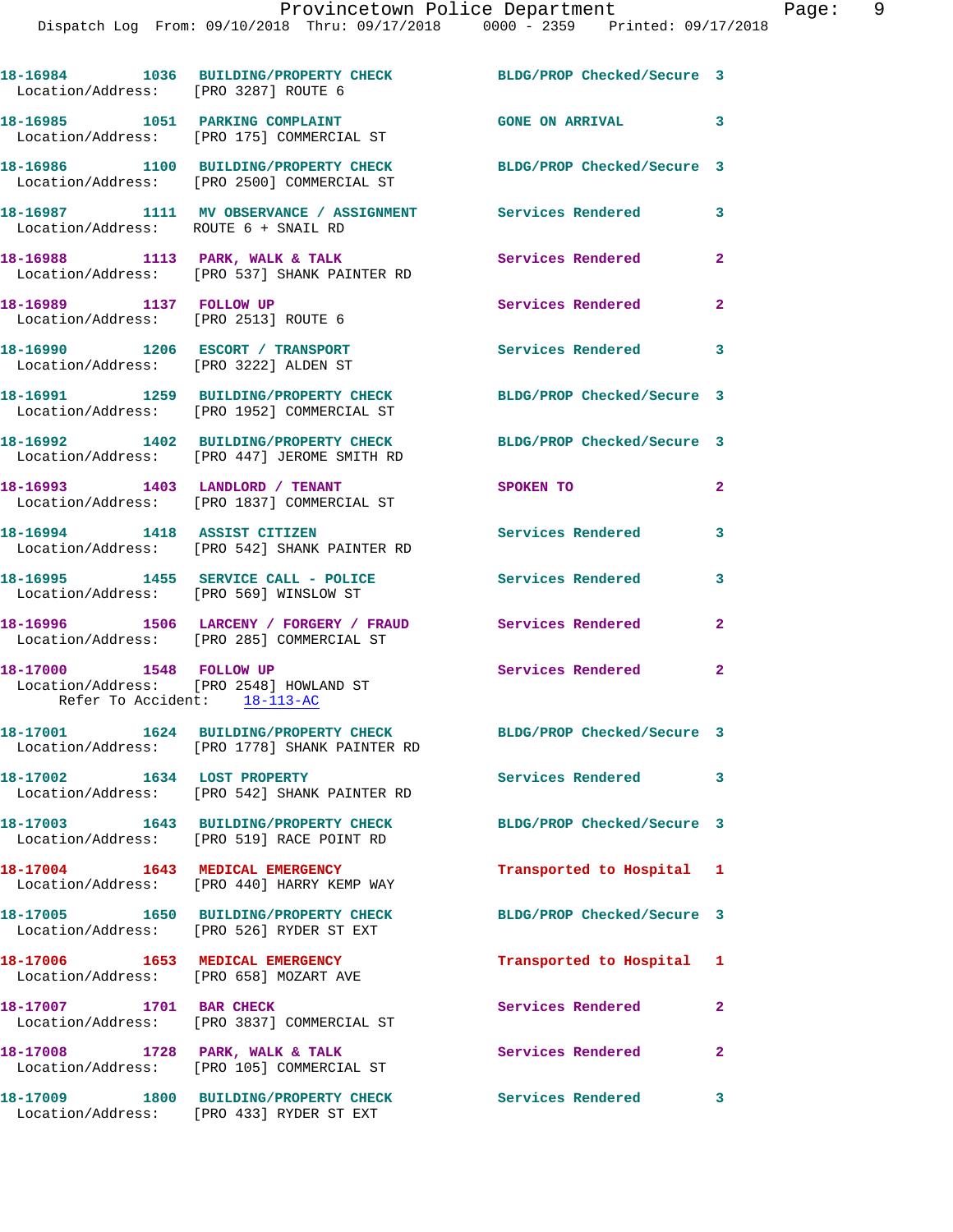|                                                               |                                                                                                           | Provincetown Police Department |                         | Page: 10 |  |
|---------------------------------------------------------------|-----------------------------------------------------------------------------------------------------------|--------------------------------|-------------------------|----------|--|
|                                                               | Dispatch Log From: 09/10/2018 Thru: 09/17/2018 0000 - 2359 Printed: 09/17/2018                            |                                |                         |          |  |
|                                                               | 18-17010 1800 BUILDING/PROPERTY CHECK Services Rendered 3<br>Location/Address: [PRO 3259] MACMILLAN WHARF |                                |                         |          |  |
|                                                               | 18-17011 1801 BUILDING/PROPERTY CHECK Services Rendered<br>Location/Address: [PRO 526] RYDER ST EXT       |                                | $\overline{\mathbf{3}}$ |          |  |
|                                                               | 18-17014 1822 MEDICAL EMERGENCY PATIENT REFUSAL<br>Location/Address: [PRO 2842] COMMERCIAL ST             |                                | 1                       |          |  |
|                                                               | 18-17015 1912 BAR CHECK<br>Location/Address: [PRO 3633] COMMERCIAL ST                                     | Services Rendered              | $\overline{2}$          |          |  |
|                                                               | 18-17016 1913 BAR CHECK<br>Location/Address: [PRO 3837] COMMERCIAL ST                                     | Services Rendered              | $\overline{2}$          |          |  |
| Location/Address: COMMERCIAL ST                               | 18-17018 1936 BUILDING/PROPERTY CHECK BLDG/PROP Checked/Secure 3                                          |                                |                         |          |  |
|                                                               | 18-17020 2103 MV OBSERVANCE / ASSIGNMENT Services Rendered<br>Location/Address: BRADFORD ST + STANDISH ST |                                | 3                       |          |  |
|                                                               | 18-17021 2132 BUILDING/PROPERTY CHECK Services Rendered<br>Location/Address: [PRO 2483] COMMERCIAL ST     |                                | 3                       |          |  |
| Location/Address: CONWELL ST<br>Refer To Citation: 18-1001-CN | 18-17022 2134 MV STOP                                                                                     | <b>VERBAL WARNING</b>          | 3                       |          |  |

**18-17023 2219 BUILDING/PROPERTY CHECK Services Rendered 3**  Location/Address: COMMERCIAL ST

## **For Date: 09/14/2018 - Friday**

| 18-17024 0007 MV STOP<br>Location/Address: [PRO 61] BRADFORD ST<br>Refer To Citation: 18-1002-CN |                                                                                                          | <b>VERBAL WARNING</b>     | $\mathbf{3}$            |
|--------------------------------------------------------------------------------------------------|----------------------------------------------------------------------------------------------------------|---------------------------|-------------------------|
|                                                                                                  | 18-17025 0015 PARK, WALK & TALK<br>Location/Address: [PRO 3870] COMMERCIAL ST                            | <b>Services Rendered</b>  | $\overline{2}$          |
|                                                                                                  | Location/Address: HOWLAND ST + BRADFORD ST                                                               |                           | $\overline{\mathbf{3}}$ |
|                                                                                                  | 18-17027 0043 DISTURBANCE - FIGHT / ARGUMENT SPOKEN TO<br>Location/Address: [PRO 1797] BRADFORD ST       |                           | $\mathbf{1}$            |
| 18-17028 0044 ASSAULT                                                                            | Location/Address: [PRO 2616] COMMERCIAL ST                                                               | SPOKEN TO                 | $\mathbf{1}$            |
|                                                                                                  | 18-17029 0154 BUILDING/PROPERTY CHECK<br>Location/Address: [PRO 2483] COMMERCIAL ST                      | <b>Services Rendered</b>  | 3                       |
|                                                                                                  | 18-17030 0204 BUILDING/PROPERTY CHECK<br>Location/Address: [PRO 545] SHANK PAINTER RD                    | <b>Services Rendered</b>  | $\mathbf{3}$            |
| Location/Address: [PRO 2513] ROUTE 6                                                             | 18-17031 0208 MV OBSERVANCE / ASSIGNMENT Services Rendered                                               |                           | $\mathbf{3}$            |
| Location/Address: [PRO 3440] ROUTE 6                                                             |                                                                                                          |                           | $\overline{\mathbf{3}}$ |
| 18-17034 0704 MEDICAL EMERGENCY                                                                  | Location/Address: KENDALL LN + COMMERCIAL ST                                                             | Transported to Hospital 1 |                         |
| 18-17035 0830 LOST WALLET                                                                        | Location/Address: [PRO 542] SHANK PAINTER RD                                                             | <b>Services Rendered</b>  | $\mathbf{3}$            |
|                                                                                                  | 18-17036 0842 SERVICE CALL - POLICE Services Rendered 3<br>Location/Address: [PRO 3670] SHANK PAINTER RD |                           |                         |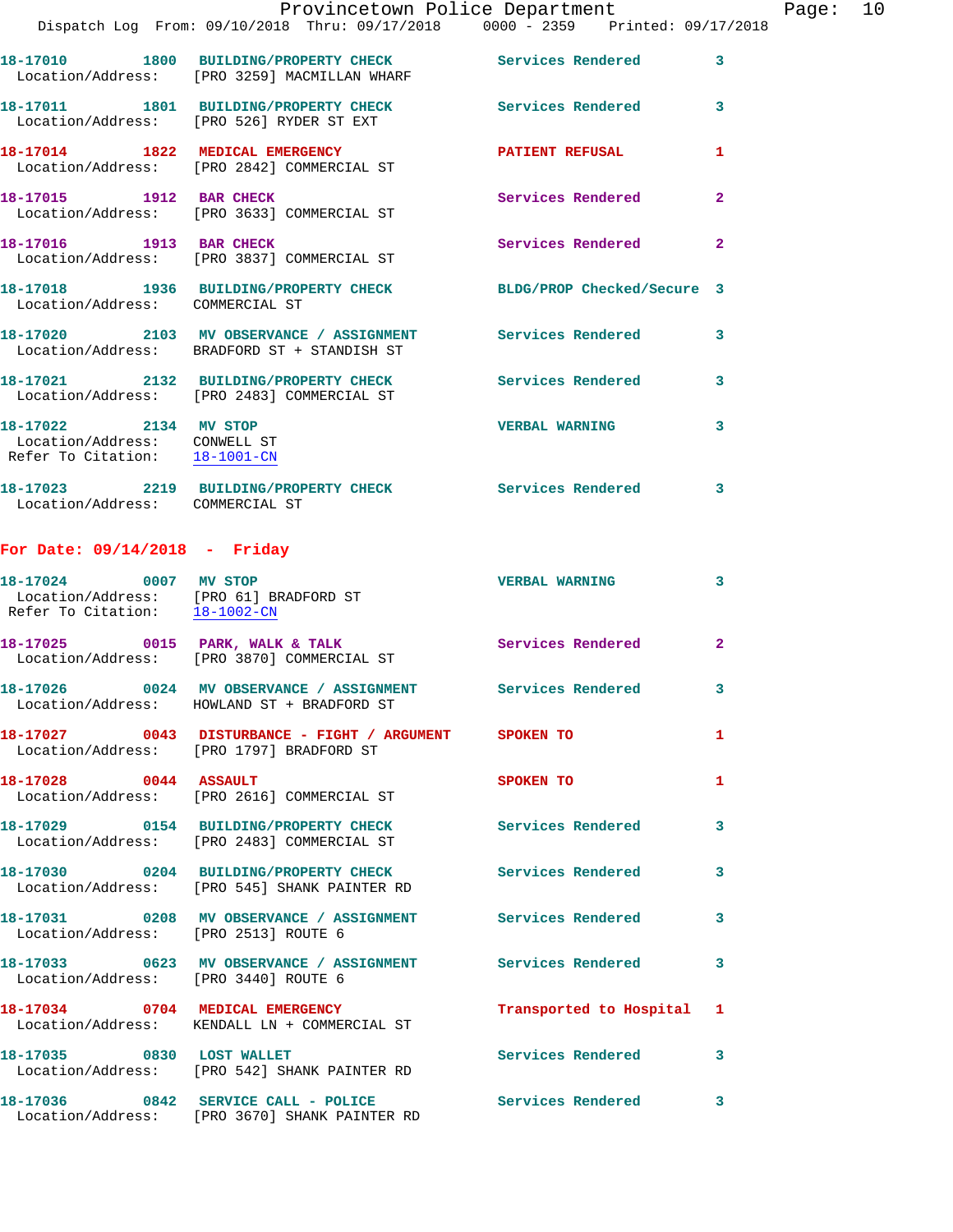|                                      | Provincetown Police Department<br>Dispatch Log From: 09/10/2018 Thru: 09/17/2018 0000 - 2359 Printed: 09/17/2018  |                            |              | Page: 11 |  |
|--------------------------------------|-------------------------------------------------------------------------------------------------------------------|----------------------------|--------------|----------|--|
|                                      | 18-17037 1015 MV COMPLAINT<br>Location/Address: WINTHROP ST + BRADFORD ST                                         | Services Rendered 2        |              |          |  |
|                                      | 18-17038 1019 PARK, WALK & TALK 1988 Services Rendered 2<br>Location/Address: [PRO 356] COMMERCIAL ST             |                            |              |          |  |
|                                      | 18-17039 1034 BUILDING/PROPERTY CHECK BLDG/PROP Checked/Secure 3<br>Location/Address: [PRO 3259] MACMILLAN WHARF  |                            |              |          |  |
|                                      | 18-17040 1121 BUILDING/PROPERTY CHECK BLDG/PROP Checked/Secure 3<br>Location/Address: [PRO 2483] COMMERCIAL ST    |                            |              |          |  |
|                                      | 18-17042 1136 MEDICAL EMERGENCY<br>Location/Address: [PRO 1892] SHANK PAINTER RD                                  | Transported to Hospital 1  |              |          |  |
|                                      | 18-17041 1140 BUILDING/PROPERTY CHECK BLDG/PROP Checked/Secure 3<br>Location/Address: [PRO 2169] COMMERCIAL ST    |                            |              |          |  |
|                                      | 18-17044 1141 LARCENY / FORGERY / FRAUD Services Rendered 2<br>Location/Address: [PRO 1356] COMMERCIAL ST         |                            |              |          |  |
| Location/Address: ROUTE 6 + SNAIL RD | 18-17043 1151 MV OBSERVANCE / ASSIGNMENT Services Rendered 3                                                      |                            |              |          |  |
|                                      | 18-17045    1202    FOLLOW UP<br>Location/Address: [PRO 3430] COMMERCIAL ST                                       | FOLLOW UP<br>$\sim$ 2      |              |          |  |
|                                      | 18-17046 1214 BUILDING/PROPERTY CHECK BLDG/PROP Checked/Secure 3<br>Location/Address: [PRO 175] COMMERCIAL ST     |                            |              |          |  |
| 18-17047 1223 ANIMAL CALL            | Location/Address: [PRO 1218] COMMERCIAL ST                                                                        | Referred to Other Agency 2 |              |          |  |
|                                      | 18-17048 1225 PARK, WALK & TALK 1988 Services Rendered<br>Location/Address: [PRO 3721] MAYFLOWER ST               |                            | $\mathbf{2}$ |          |  |
|                                      | 18-17049 1309 PARK, WALK & TALK Services Rendered<br>Location/Address: [PRO 105] COMMERCIAL ST                    |                            | $\mathbf{2}$ |          |  |
|                                      | 18-17050 1337 SERVICE CALL - POLICE Services Rendered 3<br>Location/Address: [PRO 3222] ALDEN ST                  |                            |              |          |  |
|                                      | 18-17051 1351 BUILDING/PROPERTY CHECK<br>Location/Address: [PRO 2481] TREMONT ST                                  | BLDG/PROP Checked/Secure 3 |              |          |  |
|                                      | 18-17052 1438 MEDICAL EMERGENCY<br>Location/Address: [PRO 153] COMMERCIAL ST                                      | <b>PATIENT REFUSAL</b>     | 1            |          |  |
|                                      | 18-17054 1524 PARKING COMPLAINT<br>Location/Address: [PRO 1976] COMMERCIAL ST                                     | Services Rendered 3        |              |          |  |
|                                      | 18-17056 1535 BUILDING/PROPERTY CHECK BLDG/PROP Checked/Secure 3<br>Location/Address: [PRO 1778] SHANK PAINTER RD |                            |              |          |  |
|                                      | 18-17058 1535 BUILDING/PROPERTY CHECK BLDG/PROP Checked/Secure 3<br>Location/Address: [PRO 3033] COMMERCIAL ST    |                            |              |          |  |
|                                      | 18-17057 1552 DISTURBANCE - FIGHT / ARGUMENT SPOKEN TO<br>Location: [PRO 3431] LOPES SQUARE                       |                            | 1            |          |  |
|                                      | 18-17059 1606 PARK, WALK & TALK<br>Location/Address: [PRO 105] COMMERCIAL ST                                      | Services Rendered          | $\mathbf{2}$ |          |  |
|                                      | 18-17060 1632 GENERAL INFO<br>Location/Address: [PRO 2698] COMMERCIAL ST                                          | Services Rendered          | 3            |          |  |
|                                      | 18-17061 1641 SERVICE CALL - POLICE 30 Services Rendered<br>Location/Address: [PRO 105] COMMERCIAL ST             |                            | 3            |          |  |
|                                      | 18-17062 1759 MV OBSERVANCE / ASSIGNMENT Services Rendered 3                                                      |                            |              |          |  |

Location/Address: BRADFORD ST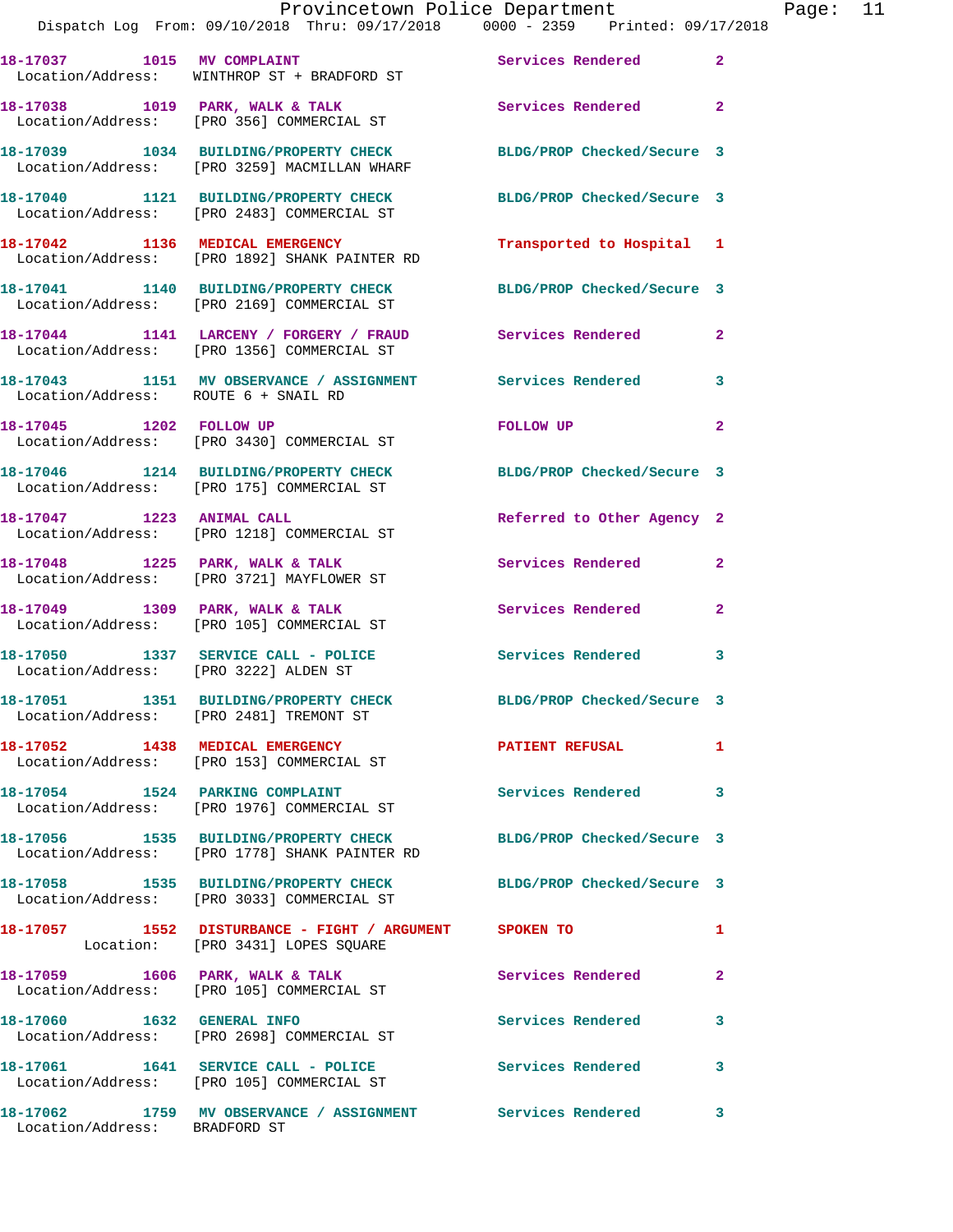|                                                        | 18-17064 1900 BUILDING/PROPERTY CHECK<br>Location/Address: [PRO 3033] COMMERCIAL ST | BLDG/PROP Checked/Secure 3 |                         |
|--------------------------------------------------------|-------------------------------------------------------------------------------------|----------------------------|-------------------------|
|                                                        | 18-17065 1953 BUILDING/PROPERTY CHECK<br>Location/Address: [PRO 526] RYDER ST EXT   | BLDG/PROP Checked/Secure 3 |                         |
| 18-17066 1955 MV DISABLED                              | Location/Address: [PRO 602] STANDISH ST                                             | Services Rendered          | $\overline{2}$          |
|                                                        | 18-17067  2027 MEDICAL EMERGENCY<br>Location/Address: [PRO 3609] COMMERCIAL ST      | Transported to Hospital 1  |                         |
| 18-17068 2145 MV STOP<br>Refer To Citation: 18-1003-CN | Location/Address: STANDISH ST + COMMERCIAL ST                                       | <b>VERBAL WARNING</b>      | $\overline{\mathbf{3}}$ |
|                                                        | 18-17069  2205 BUILDING/PROPERTY CHECK<br>Location/Address: [PRO 182] COMMERCIAL ST | BLDG/PROP Checked/Secure 3 |                         |
|                                                        | 18-17070 2208 BUILDING/PROPERTY CHECK<br>Location/Address: [PRO 182] COMMERCIAL ST  | BLDG/PROP Checked/Secure 3 |                         |
|                                                        | 18-17071 2225 BUILDING/PROPERTY CHECK<br>Location/Address: [PRO 175] COMMERCIAL ST  | BLDG/PROP Checked/Secure 3 |                         |
|                                                        | 18-17072 2335 MEDICAL EMERGENCY<br>Location/Address: SHANK PAINTER RD + BRADFORD ST | <b>PATIENT REFUSAL</b>     | $\mathbf{1}$            |
| For Date: $09/15/2018$ - Saturday                      |                                                                                     |                            |                         |
| 18-17073 0007 BAR CHECK                                |                                                                                     | <b>Services Rendered</b>   | $\overline{2}$          |

|                                                        | Location/Address: [PRO 1953] COMMERCIAL ST                            |                            |                |
|--------------------------------------------------------|-----------------------------------------------------------------------|----------------------------|----------------|
| 18-17074 0010 BAR CHECK                                | Location/Address: [PRO 208] COMMERCIAL ST                             | Services Rendered          | $\overline{2}$ |
| 18-17075 0032 BAR CHECK<br>Location/Address:           | [PRO 399] COMMERCIAL ST                                               | Services Rendered          | $\overline{2}$ |
| Location/Address:                                      | 18-17077 0034 MV OBSERVANCE / ASSIGNMENT<br>[PRO 413] CONWELL ST      | <b>Services Rendered</b>   | 3              |
|                                                        | Location/Address: [PRO 440] HARRY KEMP WAY                            | BLDG/PROP Checked/Secure 3 |                |
| 18-17078 0037 MV STOP<br>Refer To Citation: 18-1004-CN | Location/Address: [PRO 519] RACE POINT RD                             | <b>VERBAL WARNING</b>      | 3              |
| Location/Address:                                      | [PRO 530] SHANK PAINTER RD                                            | BLDG/PROP Checked/Secure 3 |                |
| Location/Address:                                      | 18-17081 0115 MV OBSERVANCE / ASSIGNMENT<br>[PRO 2577] BRADFORD ST    | Services Rendered          | 3              |
| Location/Address: COMMERCIAL ST                        | 18-17082 0117 BUILDING/PROPERTY CHECK                                 | BLDG/PROP Checked/Secure 3 |                |
| 18-17084 0135 TRESPASS<br>Location/Address:            | [PRO 3432] COMMERCIAL ST                                              | <b>Services Rendered</b>   | $\mathbf{2}$   |
| Location/Address:                                      | 18-17085 0220 BUILDING/PROPERTY CHECK<br>[PRO 413] CONWELL ST         | BLDG/PROP Checked/Secure 3 |                |
| Location/Address:                                      | 18-17086  0256 BUILDING/PROPERTY CHECK<br>[PRO 1778] SHANK PAINTER RD | BLDG/PROP Checked/Secure 3 |                |
| Location/Address:                                      | 18-17087 0300 BUILDING/PROPERTY CHECK<br>[PRO 545] SHANK PAINTER RD   | BLDG/PROP Checked/Secure 3 |                |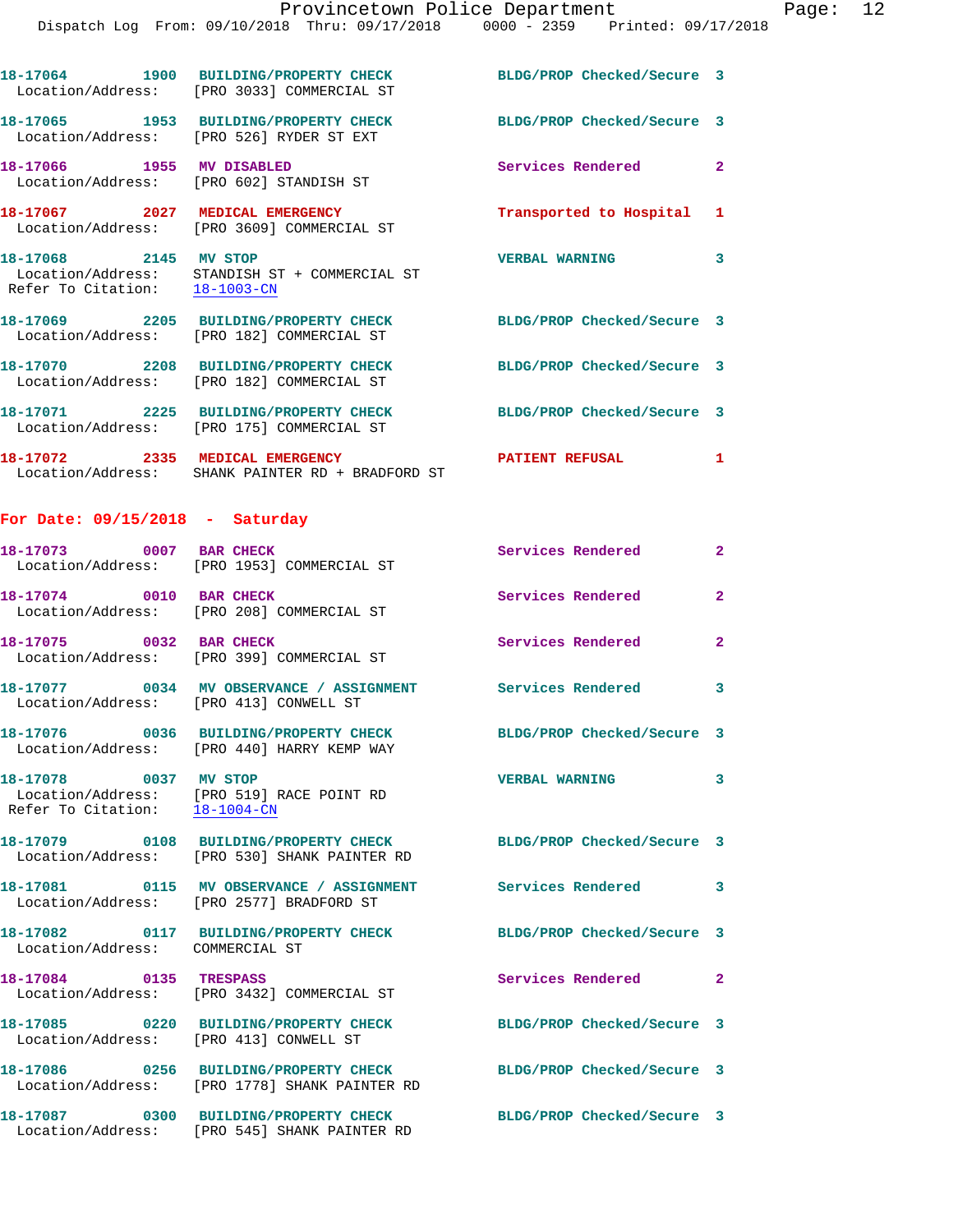|                                                                           | 18-17088 0315 NOISE COMPLAINT<br>Location/Address: [PRO 2598] BRADFORD ST EXT          | Could Not Locate           | 3            |   |
|---------------------------------------------------------------------------|----------------------------------------------------------------------------------------|----------------------------|--------------|---|
|                                                                           | 18-17089 0318 NOISE COMPLAINT<br>Location/Address: [PRO 564] BAYBERRY AVE              | <b>VERBAL WARNING</b>      | 3            |   |
|                                                                           | 18-17090 0408 BUILDING/PROPERTY CHECK<br>Location/Address: [PRO 433] RYDER ST EXT      | <b>Services Rendered</b>   | 3            |   |
|                                                                           | 18-17091 0429 BUILDING/PROPERTY CHECK<br>Location/Address: [PRO 516] RACE POINT RD     | BLDG/PROP Checked/Secure 3 |              |   |
|                                                                           | 18-17092 0449 BUILDING/PROPERTY CHECK<br>Location/Address: [PRO 182] COMMERCIAL ST     | BLDG/PROP Checked/Secure 3 |              |   |
|                                                                           | 18-17093 0503 BUILDING/PROPERTY CHECK<br>Location/Address: [PRO 155] COMMERCIAL ST     | BLDG/PROP Checked/Secure 3 |              |   |
| Location/Address: ROUTE 6 + SNAIL RD                                      | 18-17094 0521 MV OBSERVANCE / ASSIGNMENT Services Rendered                             |                            | 3            |   |
|                                                                           | 18-17095 0602 FLIGHT COVERAGE<br>Location/Address: [PRO 516] RACE POINT RD             | Services Rendered          | $\mathbf{2}$ |   |
|                                                                           | 18-17096 0611 BUILDING/PROPERTY CHECK<br>Location/Address: [PRO 519] RACE POINT RD     | BLDG/PROP Checked/Secure 3 |              |   |
|                                                                           | 18-17097 0759 BUILDING/PROPERTY CHECK<br>Location/Address: [PRO 2483] COMMERCIAL ST    | Services Rendered          | 3            |   |
|                                                                           | 18-17098 0815 PARK, WALK & TALK<br>Location/Address: [PRO 3430] COMMERCIAL ST          | Services Rendered          | $\mathbf{2}$ |   |
|                                                                           | 18-17099 0817 PARK, WALK & TALK<br>Location/Address: [PRO 105] COMMERCIAL ST           | Services Rendered          | $\mathbf{2}$ |   |
|                                                                           | 18-17100 0833 PARK, WALK & TALK<br>Location/Address: [PRO 1865] COMMERCIAL ST          | <b>Services Rendered</b>   | $\mathbf{2}$ |   |
|                                                                           | 18-17101 0914 BUILDING/PROPERTY CHECK<br>Location/Address: [PRO 2500] COMMERCIAL ST    | BLDG/PROP Checked/Secure 3 |              |   |
| Location/Address: [PRO 3287] ROUTE 6                                      | 18-17102 0914 BUILDING/PROPERTY CHECK                                                  | BLDG/PROP Checked/Secure 3 |              |   |
|                                                                           | 18-17103 0925 BUILDING/PROPERTY CHECK<br>Location/Address: [PRO 2977] COMMERCIAL ST    | <b>Services Rendered</b>   | 3            |   |
|                                                                           | 18-17104 0936 MV OBSERVANCE / ASSIGNMENT<br>Location/Address: COMMERCIAL ST + SNAIL RD | Services Rendered          | 3            |   |
| 18-17105 0947 HAZARDS                                                     | Location/Address: [PRO 1895] BRADFORD ST                                               | Services Rendered          | $\mathbf{2}$ |   |
| 18-17106 1001 LOST EYEGLASSES                                             | Location/Address: [PRO 542] SHANK PAINTER RD                                           | <b>Services Rendered</b>   | 3            | 1 |
| 18-17107 1013 MEDICAL EMERGENCY<br>Location/Address: [PRO 57] BRADFORD ST |                                                                                        | Transported to Hospital    | 1            |   |
|                                                                           | Location/Address: [PRO 3405] COMMERCIAL ST                                             | Transported to Hospital    | 1            |   |
|                                                                           | 18-17108 1032 PARK, WALK & TALK<br>Location/Address: COMMERCIAL ST + RYDER ST          | Services Rendered          | $\mathbf{2}$ |   |
| 18-17110 1124 ANIMAL CALL                                                 | Location/Address: [PRO 417] COMMERCIAL ST                                              | Transferred Custody        | $\mathbf{2}$ | 1 |

**18-17111 1144 MEDICAL EMERGENCY Services Rendered 1**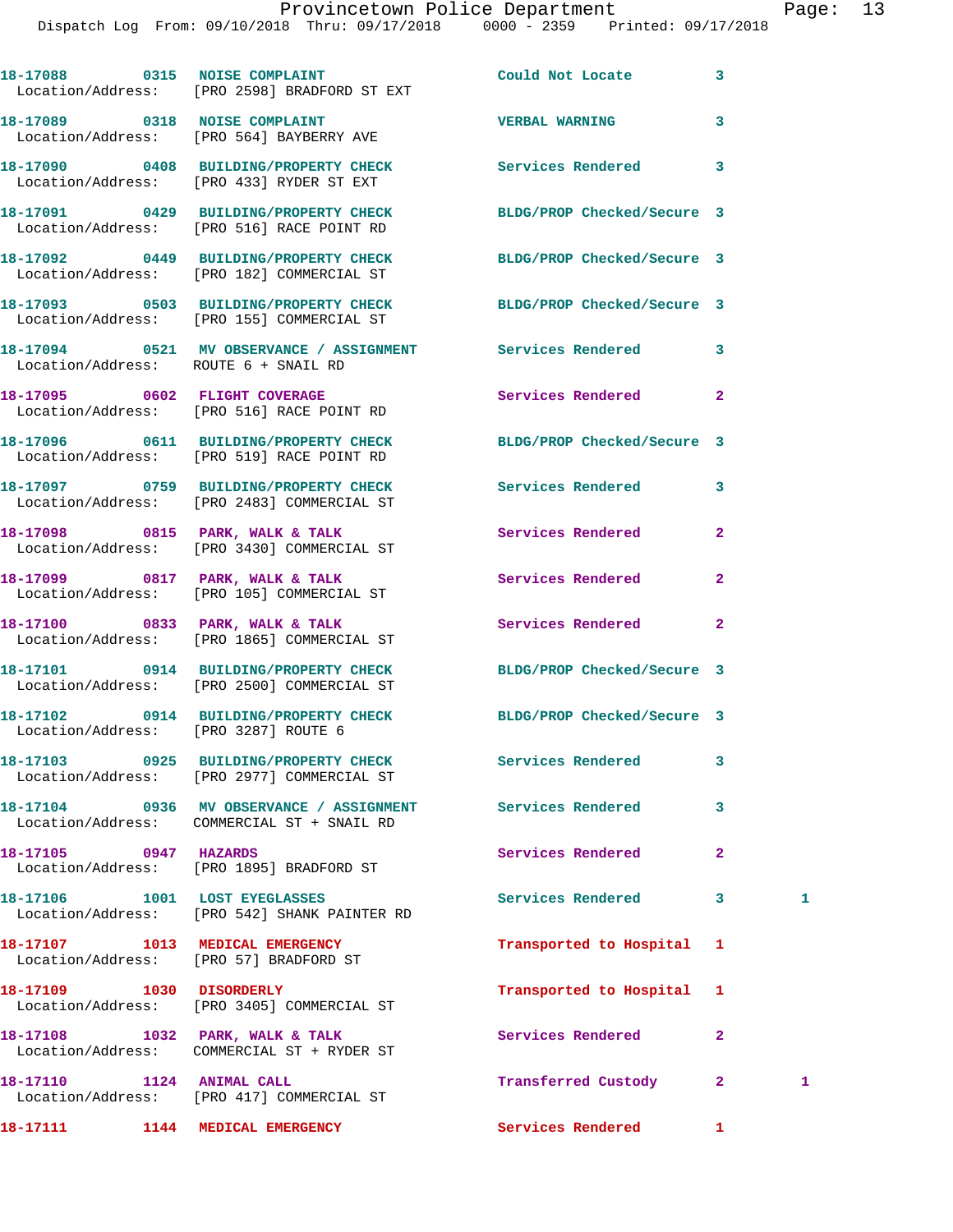|                                                               | Dispatch Log From: 09/10/2018 Thru: 09/17/2018 0000 - 2359 Printed: 09/17/2018                           | Provincetown Police Department Page: 14                                                                                                                                                                                            |                |  |
|---------------------------------------------------------------|----------------------------------------------------------------------------------------------------------|------------------------------------------------------------------------------------------------------------------------------------------------------------------------------------------------------------------------------------|----------------|--|
|                                                               | Location/Address: [PRO 542] SHANK PAINTER RD                                                             |                                                                                                                                                                                                                                    |                |  |
|                                                               | 18-17113 1323 VEHICLE DAMAGE/PAST OCCURRED Services Rendered<br>Location/Address: [PRO 526] RYDER ST EXT |                                                                                                                                                                                                                                    | $\overline{2}$ |  |
| 18-17114 1330 PARADE                                          | Location: [PRO 3431] LOPES SQUARE                                                                        | Services Rendered                                                                                                                                                                                                                  | $\overline{2}$ |  |
|                                                               | 18-17115 1337 COMPLAINT - GENERAL Services Rendered 3<br>Location/Address: [PRO 4105] COMMERCIAL ST      |                                                                                                                                                                                                                                    |                |  |
|                                                               | 18-17116 1340 SERVICE CALL - POLICE Services Rendered<br>Location/Address: [PRO 57] BRADFORD ST          |                                                                                                                                                                                                                                    | 3              |  |
|                                                               | 18-17117 1349 ANIMAL CALL<br>Location/Address: [PRO 105] COMMERCIAL ST                                   | <b>Unfounded Contract Contract Contract Contract Contract Contract Contract Contract Contract Contract Contract Contract Contract Contract Contract Contract Contract Contract Contract Contract Contract Contract Contract Co</b> | $\overline{2}$ |  |
| Location/Address: HENSCHE LN                                  | 18-17118 1421 SERVICE CALL - POLICE Services Rendered                                                    |                                                                                                                                                                                                                                    | 3              |  |
|                                                               | 18-17120 1513 FIRE - OTHER Services Rendered<br>Location/Address: [PRO 323] COMMERCIAL ST                |                                                                                                                                                                                                                                    | $\mathbf{1}$   |  |
|                                                               | 18-17122 1625 MEDICAL EMERGENCY<br>Location/Address: [PRO 440] HARRY KEMP WAY                            | Transported to Hospital 1                                                                                                                                                                                                          |                |  |
| Refer To Accident: 18-114-AC                                  | 18-17123 1634 MV HIT & RUN<br>Location/Address: [PRO 2542] COMMERCIAL ST                                 | Investigated                                                                                                                                                                                                                       | $\mathbf{2}$   |  |
|                                                               | 18-17124 1843 MEDICAL EMERGENCY PATIENT REFUSAL<br>Location/Address: [PRO 542] SHANK PAINTER RD          |                                                                                                                                                                                                                                    | 1              |  |
| Location/Address: [PRO 78] BRADFORD ST                        | 18-17127 1909 MEDICAL EMERGENCY PATIENT REFUSAL                                                          |                                                                                                                                                                                                                                    | 1              |  |
|                                                               | 18-17128 1911 MEDICAL EMERGENCY PATIENT REFUSAL<br>Location/Address: STANDISH ST + COMMERCIAL ST         |                                                                                                                                                                                                                                    | 1              |  |
|                                                               | 18-17129 1914 PARADE<br>Location/Address: [PRO 3430] COMMERCIAL ST                                       | Services Rendered                                                                                                                                                                                                                  | $\mathbf{2}$   |  |
|                                                               | 18-17130 2007 BUILDING/PROPERTY CHECK<br>Location/Address: [PRO 3033] COMMERCIAL ST                      | BLDG/PROP Checked/Secure 3                                                                                                                                                                                                         |                |  |
|                                                               | 18-17131 2039 MV OBSERVANCE / ASSIGNMENT Services Rendered<br>Location/Address: [PRO 444] HIGH POLE HILL |                                                                                                                                                                                                                                    | 3              |  |
|                                                               | 18-17133 2103 PARKING COMPLAINT<br>Location/Address: WINTHROP ST + BRADFORD ST                           | <b>GONE ON ARRIVAL</b>                                                                                                                                                                                                             | 3              |  |
|                                                               | 18-17134 2113 NOISE COMPLAINT<br>Location/Address: [PRO 434] FRANKLIN ST                                 | Services Rendered                                                                                                                                                                                                                  | 3              |  |
|                                                               | 18-17136 2142 BUILDING/PROPERTY CHECK<br>Location/Address: [PRO 526] RYDER ST EXT                        | BLDG/PROP Checked/Secure 3                                                                                                                                                                                                         |                |  |
|                                                               | 18-17137 2149 PARK, WALK & TALK<br>Location: [PRO 3431] CENTER ROAM                                      | Services Rendered                                                                                                                                                                                                                  | $\mathbf{2}$   |  |
| 18-17139 2207 MV STOP<br>Refer To Citation: 18-1005-CN        | Location/Address: [PRO 3456] RYDER ST EXT                                                                | <b>VERBAL WARNING</b>                                                                                                                                                                                                              | 3              |  |
|                                                               | 18-17140 2237 MV STOP<br>Location/Address: [PRO 3456] RYDER ST EXT<br>Refer To Citation: 18-1006-CN      | <b>VERBAL WARNING</b>                                                                                                                                                                                                              | 3              |  |
| 18-17142 2353 MV STOP<br>Location/Address: [PRO 3672] ROUTE 6 |                                                                                                          | <b>VERBAL WARNING</b>                                                                                                                                                                                                              | 3              |  |

Refer To Citation: 18-1007-CN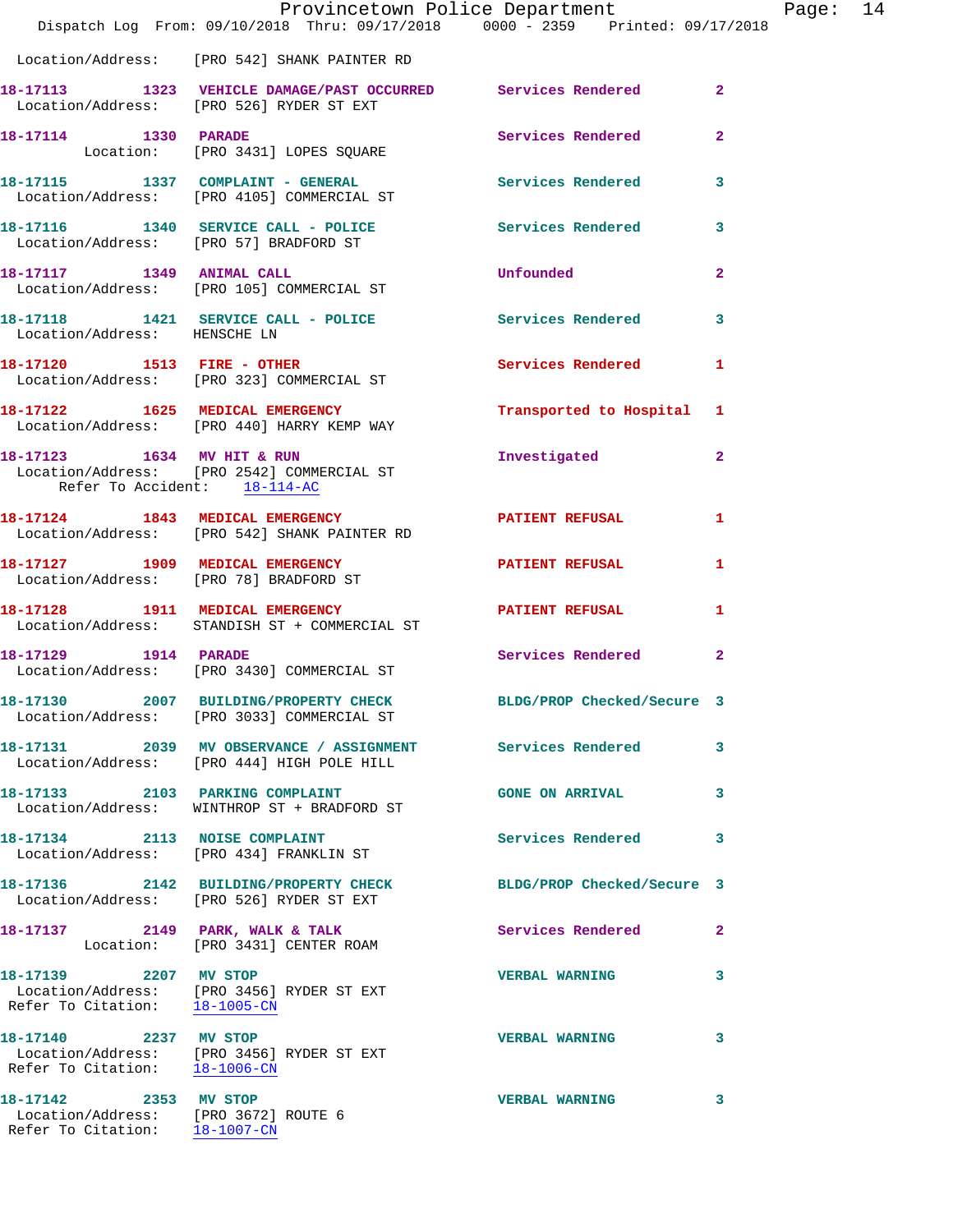|                                                                          | 18-17141 2354 BUILDING/PROPERTY CHECK<br>Location/Address: [PRO 530] SHANK PAINTER RD                          | BLDG/PROP Checked/Secure 3 |              |
|--------------------------------------------------------------------------|----------------------------------------------------------------------------------------------------------------|----------------------------|--------------|
|                                                                          | 18-17144 2359 COMPLAINT - GENERAL<br>Location/Address: [PRO 399] COMMERCIAL ST                                 | Services Rendered 3        |              |
| For Date: $09/16/2018$ - Sunday                                          |                                                                                                                |                            |              |
|                                                                          | 18-17143 0001 MV OBSERVANCE / ASSIGNMENT No Action Required 3<br>Location/Address: [PRO 2577] BRADFORD ST      |                            |              |
| 18-17145 0003 MV STOP                                                    | Location/Address: [PRO 2474] BRADFORD ST<br>Refer To Citation: 18-1008-CN                                      | <b>VERBAL WARNING</b>      | 3            |
| 18-17146 0008 MV STOP<br>Refer To Citation: 18-1009-CN                   | Location/Address: [PRO 2474] BRADFORD ST                                                                       | <b>VERBAL WARNING</b>      | $\mathbf{3}$ |
|                                                                          | 18-17147 0015 COMPLAINT - GENERAL<br>Location/Address: [PRO 3443] COMMERCIAL ST                                | Services Rendered 3        |              |
|                                                                          | 18-17150 0109 BUILDING/PROPERTY CHECK<br>Location/Address: [PRO 3033] COMMERCIAL ST                            | BLDG/PROP Checked/Secure 3 |              |
|                                                                          | 18-17153 0138 DISTURBANCE - FIGHT / ARGUMENT Could Not Locate 1<br>Location/Address: [PRO 3276] COMMERCIAL ST  |                            |              |
|                                                                          | 18-17152 0148 BUILDING/PROPERTY CHECK BLDG/PROP Checked/Secure 3<br>Location/Address: [PRO 2169] COMMERCIAL ST |                            |              |
| Location/Address: [EAH] THUMPERTOWN RD                                   | 18-17156 0224 ASSIST DEPARTMENT / MUTUAL AID Services Rendered                                                 |                            | $\mathbf{3}$ |
| 18-17157 0310 MV HIT & RUN<br>Location/Address: ROUTE 6 + SNAIL RD       |                                                                                                                | Services Rendered          | $\mathbf{2}$ |
| 18-17159 0447 MEDICAL EMERGENCY<br>Location/Address: [PRO 3222] ALDEN ST |                                                                                                                | Transported to Hospital 1  |              |
| Location/Address: [PRO 1158] WINSLOW ST                                  | 18-17161 0450 MEDICAL EMERGENCY                                                                                | Services Rendered 1        |              |
| Location/Address: ROUTE 6 + SNAIL RD                                     | 18-17160 0500 MV OBSERVANCE / ASSIGNMENT                                                                       | <b>Services Rendered</b>   |              |
|                                                                          | 18-17163 0548 TRAFFIC CONTROL<br>Location/Address: [PRO 396] COMMERCIAL ST                                     | Services Rendered          | $\sim$ 3     |
| Location/Address: [PRO 554] TREMONT ST                                   | 18-17162 0557 BUILDING/PROPERTY CHECK                                                                          | BLDG/PROP Checked/Secure 3 |              |
| 18-17164 0818 MEDICAL EMERGENCY<br>Location/Address: COURT ST            |                                                                                                                | Transported to Hospital 1  |              |
|                                                                          | 18-17165 0857 BUILDING/PROPERTY CHECK<br>Location/Address: [PRO 2977] COMMERCIAL ST                            | Services Rendered          | 3            |
|                                                                          | 18-17168 0930 LOST PROPERTY<br>Location/Address: [PRO 542] SHANK PAINTER RD                                    | Services Rendered          | 3            |
| Location/Address: [PRO 2520] PRINCE ST                                   | 18-17166 0933 BUILDING/PROPERTY CHECK                                                                          | Services Rendered          | 3            |
|                                                                          | 18-17167 0940 MV OBSERVANCE / ASSIGNMENT Services Rendered<br>Location/Address: SHANK PAINTER RD + BROWNE ST   |                            | 3            |
|                                                                          | 18-17169 1018 BUILDING/PROPERTY CHECK<br>Location/Address: [PRO 2499] RACE POINT RD                            | Services Rendered          | $\mathbf{3}$ |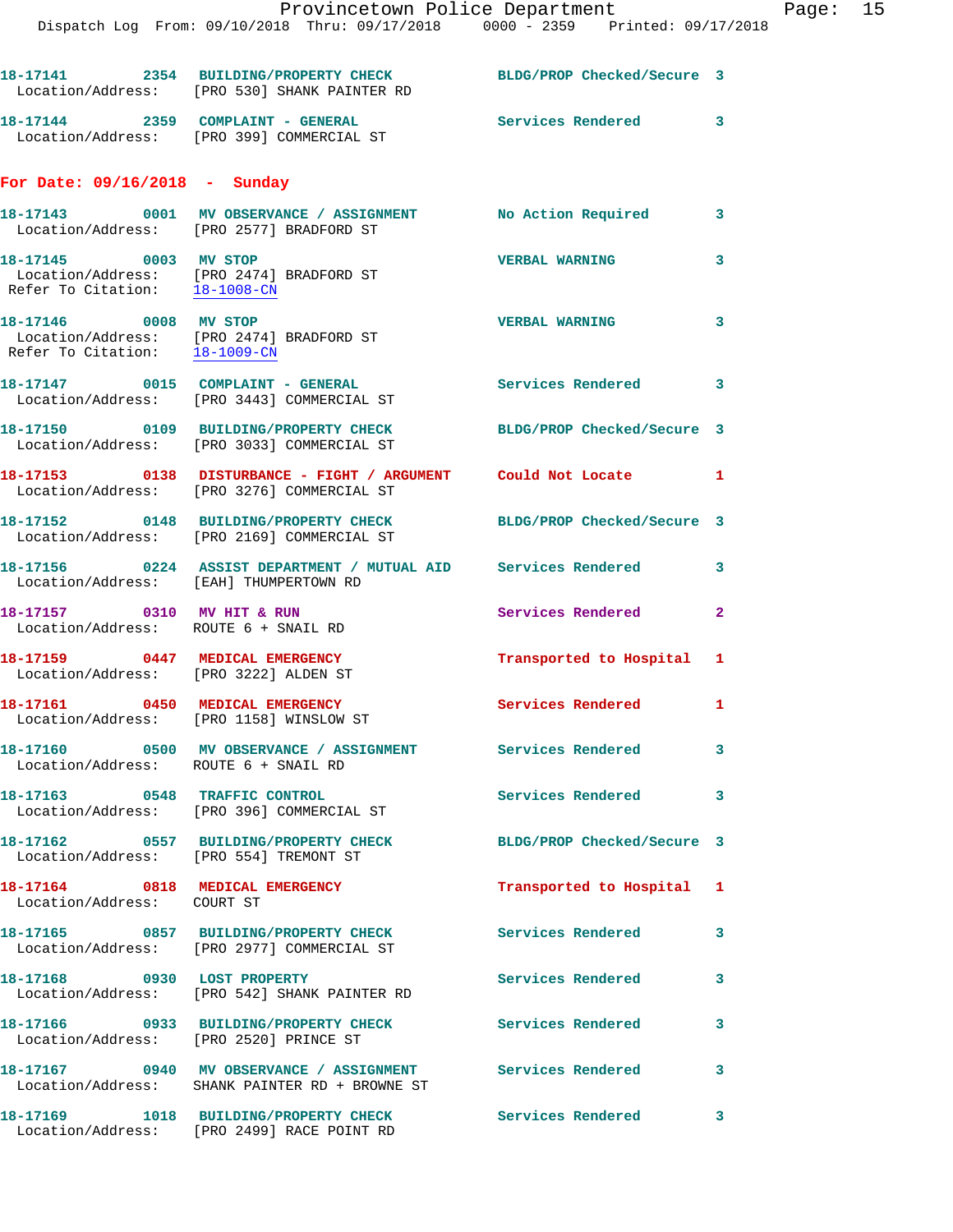| Location/Address: [PRO 2479] ROUTE 6                            | 18-17170    1044 SERVICE CALL - POLICE                                                                      | <b>SPOKEN TO</b>           | 3                          |
|-----------------------------------------------------------------|-------------------------------------------------------------------------------------------------------------|----------------------------|----------------------------|
| Location/Address: [PRO 1086] PRINCE ST                          | 18-17171 1058 ASSIST CITIZEN                                                                                | FOLLOW UP                  | 3                          |
| 18-17173 1126 LOST PROPERTY                                     | Location/Address: [PRO 542] SHANK PAINTER RD                                                                | Services Rendered 3        |                            |
|                                                                 | 18-17174 1136 PARK, WALK & TALK<br>Location/Address: [PRO 175] COMMERCIAL ST                                | No Action Required         | $\overline{\phantom{a}}$ 2 |
|                                                                 | 18-17175 1152 BUILDING/PROPERTY CHECK<br>Location/Address: [PRO 105] COMMERCIAL ST                          | BLDG/PROP Checked/Secure 3 |                            |
|                                                                 | 18-17176 1155 PARK, WALK & TALK<br>Location/Address: [PRO 146] COMMERCIAL ST                                | Services Rendered 2        |                            |
|                                                                 | 18-17177 1204 BUILDING/PROPERTY CHECK<br>Location/Address: [PRO 3259] MACMILLAN WHARF                       | BLDG/PROP Checked/Secure 3 |                            |
|                                                                 | 18-17178 1208 LOST PROPERTY<br>Location/Address: [PRO 542] SHANK PAINTER RD                                 | Services Rendered 3        |                            |
|                                                                 | 18-17179 1303 BUILDING/PROPERTY CHECK<br>Location/Address: [PRO 2483] COMMERCIAL ST                         | BLDG/PROP Checked/Secure 3 |                            |
|                                                                 | 18-17180 1308 MEDICAL EMERGENCY<br>Location/Address: [PRO 3430] COMMERCIAL ST                               | <b>PATIENT REFUSAL</b>     | 1                          |
|                                                                 | 18-17181 1316 BUILDING/PROPERTY CHECK<br>Location/Address: [PRO 2489] BRADFORD ST                           | BLDG/PROP Checked/Secure 3 |                            |
| 18-17182 1317 HAZARDS                                           | Location/Address: [PRO 2513] ROUTE 6                                                                        | <b>GONE ON ARRIVAL</b>     | $\mathbf{2}$               |
|                                                                 | 18-17184 1342 SERVICE CALL - POLICE<br>Location/Address: ROUTE 6 + RACE POINT RD                            | No Action Required         | $\sim$ 3                   |
|                                                                 | 18-17185 1352 MEDICAL EMERGENCY<br>Location/Address: [PRO 1892] SHANK PAINTER RD                            | Transported to Hospital 1  |                            |
| 18-17187 1511 SUSPICIOUS ACTIVITY<br>Location/Address: SNAIL RD |                                                                                                             | <b>GONE ON ARRIVAL</b>     | $\mathbf{2}$               |
|                                                                 | 18-17189 1528 BUILDING/PROPERTY CHECK BLDG/PROP Checked/Secure 3<br>Location/Address: [PRO 2481] TREMONT ST |                            |                            |
|                                                                 | 18-17190 1541 MV OBSERVANCE / ASSIGNMENT Services Rendered 3<br>Location/Address: [PRO 2214] CONWELL ST     |                            |                            |
|                                                                 | 18-17191 1549 BUILDING/PROPERTY CHECK<br>Location/Address: [PRO 1778] SHANK PAINTER RD                      | BLDG/PROP Checked/Secure 3 |                            |
| 18-17192 1556 PARK, WALK & TALK                                 | Location/Address: [PRO 105] COMMERCIAL ST                                                                   | Services Rendered          | $\overline{\mathbf{2}}$    |
| 18-17193 1614 SHOPLIFTING                                       | Location/Address: [PRO 3167] COMMERCIAL ST                                                                  | <b>Services Rendered</b>   | 3                          |
| Location/Address: [PRO 701] BAKER AVE                           | 18-17194 1646 SERVICE CALL - POLICE                                                                         | <b>Services Rendered</b>   | 3                          |
| 18-17195 1713 ALARM - GENERAL                                   | Location/Address: [PRO 440] HARRY KEMP WAY                                                                  | BLDG/PROP Checked/Secure 1 |                            |
| 18-17199 1910 MV COMPLAINT                                      | Location/Address: COURT ST + BRADFORD ST                                                                    | Could Not Locate           | $\sim$ 2                   |
| 18-17200 1949 LOST RED IPHONE                                   |                                                                                                             | Services Rendered 3        |                            |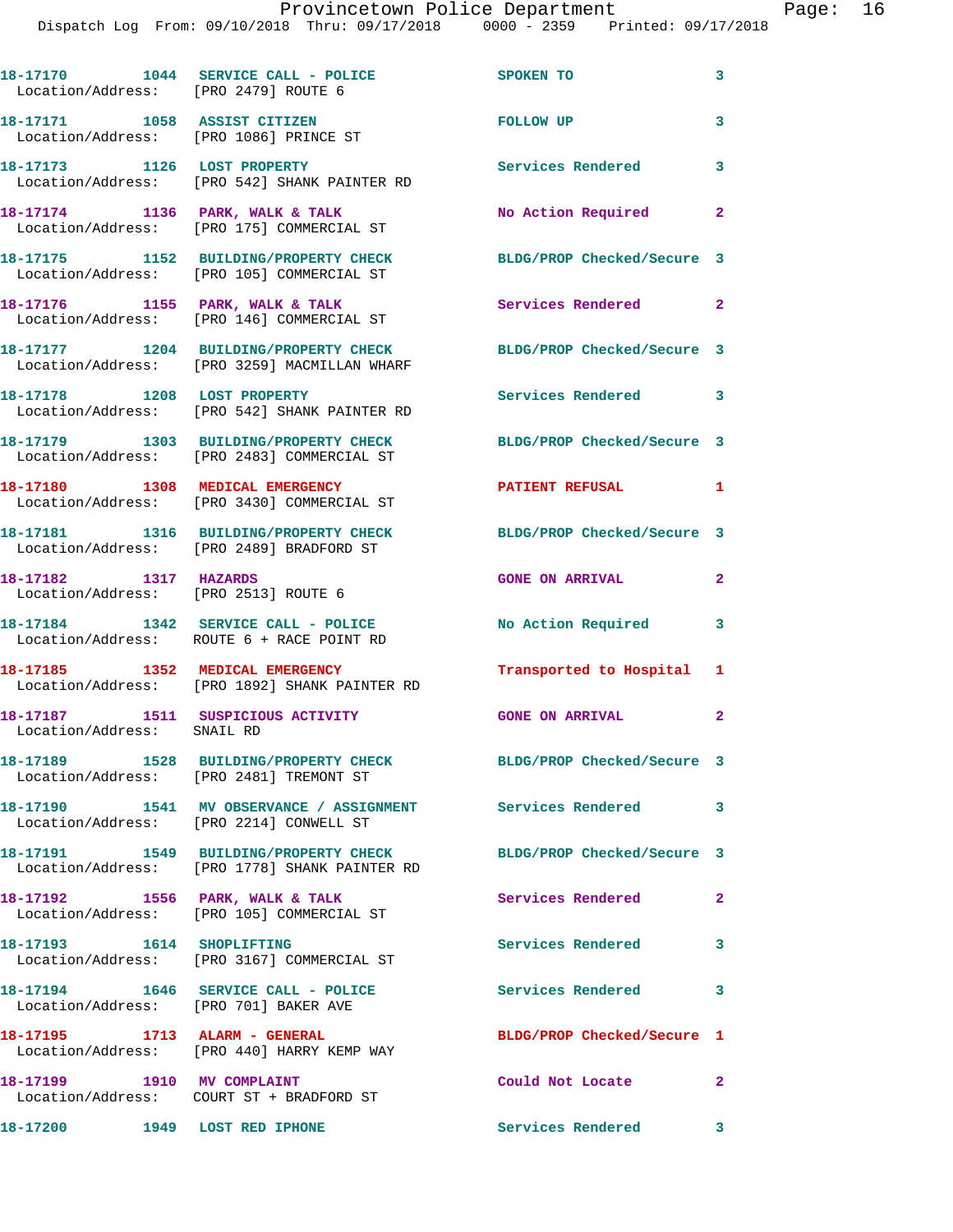|                                                                                         | Dispatch Log From: 09/10/2018 Thru: 09/17/2018 0000 - 2359 Printed: 09/17/2018                                       | Provincetown Police Department Page: 17 |                |   |  |
|-----------------------------------------------------------------------------------------|----------------------------------------------------------------------------------------------------------------------|-----------------------------------------|----------------|---|--|
|                                                                                         | Location/Address: [PRO 542] SHANK PAINTER RD                                                                         |                                         |                |   |  |
|                                                                                         |                                                                                                                      |                                         |                |   |  |
| Location/Address: [PRO 3440] ROUTE 6                                                    | 18-17201 2009 MV OBSERVANCE / ASSIGNMENT Services Rendered 3                                                         |                                         |                |   |  |
|                                                                                         | 18-17202 2034 BUILDING/PROPERTY CHECK BLDG/PROP Checked/Secure 3<br>Location/Address: [PRO 4080] RYDER ST EXT        |                                         |                | 1 |  |
|                                                                                         | 18-17203 2038 MV COMPLAINT<br>Location/Address: [PRO 361] COMMERCIAL ST                                              | Unfounded                               | $\overline{2}$ |   |  |
|                                                                                         | 18-17205 2123 MV STOP<br>Location/Address: [PRO 745] BRADFORD ST<br>Refer To Citation: $\frac{18-1010-CM}{\text{N}}$ | VERBAL WARNING 3                        |                |   |  |
|                                                                                         | 18-17204 2124 BUILDING/PROPERTY CHECK BLDG/PROP Checked/Secure 3<br>Location/Address: [PRO 182] COMMERCIAL ST        |                                         |                |   |  |
|                                                                                         | 18-17206 2149 BUILDING/PROPERTY CHECK BLDG/PROP Checked/Secure 3<br>Location/Address: [PRO 3287] ROUTE 6             |                                         |                |   |  |
| 18-17207 2204 TRESPASS                                                                  | Location/Address: [PRO 3033] COMMERCIAL ST                                                                           | BLDG/PROP Checked/Secure 2              |                |   |  |
| Refer To Citation: 18-1011-CN                                                           | 18-17208 2343 MV STOP<br>Location/Address: [PRO 3231] BRADFORD ST                                                    | VERBAL WARNING 3                        |                |   |  |
| For Date: 09/17/2018 - Monday                                                           |                                                                                                                      |                                         |                |   |  |
|                                                                                         | 18-17211 0022 BAR CHECK<br>Location/Address: [PRO 399] COMMERCIAL ST                                                 | <b>No Action Required</b>               | $\mathbf{2}$   |   |  |
|                                                                                         | 18-17212 0022 BAR CHECK<br>Location/Address: [PRO 272] COMMERCIAL ST                                                 | No Action Required                      | $\mathbf{2}$   |   |  |
|                                                                                         | 18-17216 0113 PARK, WALK & TALK Services Rendered<br>Location/Address: [PRO 3314] COMMERCIAL ST                      |                                         | $\overline{2}$ |   |  |
| 18-17213 0121 MV STOP<br>Refer To Citation: 18-1012-CN<br>Refer To Citation: 18-1015-CN | Location/Address: RYDER ST + BRADFORD ST                                                                             | <b>VERBAL WARNING</b>                   | 3              |   |  |
| 18-17214 0127 MV STOP<br>Refer To Citation: 18-1013-CN                                  | Location/Address: [PRO 2539] RYDER ST EXT                                                                            | <b>VERBAL WARNING</b>                   | 3              |   |  |
| 18-17215 0133 MV STOP                                                                   | Location/Address: RYDER ST + BRADFORD ST<br>Refer To Citation: $\frac{18-1014-CN}{\pi}$                              | <b>VERBAL WARNING</b>                   | 3              |   |  |
|                                                                                         | 18-17217 0203 BUILDING/PROPERTY CHECK<br>Location/Address: [PRO 3259] MACMILLAN WHARF                                | <b>Services Rendered</b>                | 3              |   |  |
|                                                                                         | Location/Address: [PRO 526] RYDER ST EXT                                                                             | SPOKEN TO                               | $\mathbf{2}$   |   |  |
| Location/Address: [PRO 2521] ROUTE 6                                                    | 18-17219 0222 MV OBSERVANCE / ASSIGNMENT Services Rendered                                                           |                                         | 3              |   |  |
|                                                                                         | 18-17220 0222 PARKING COMPLAINT<br>Location/Address: [PRO 1189] COMMERCIAL ST                                        | Citation / Warning Issue 3              |                |   |  |
|                                                                                         | 18-17221 0232 MV OBSERVANCE / ASSIGNMENT<br>Location/Address: [PRO 1566] CONWELL ST                                  | Services Rendered                       | 3              |   |  |
|                                                                                         | 18-17222 0303 BUILDING/PROPERTY CHECK<br>Location/Address: [PRO 414] CONWELL ST                                      | BLDG/PROP Checked/Secure 3              |                |   |  |